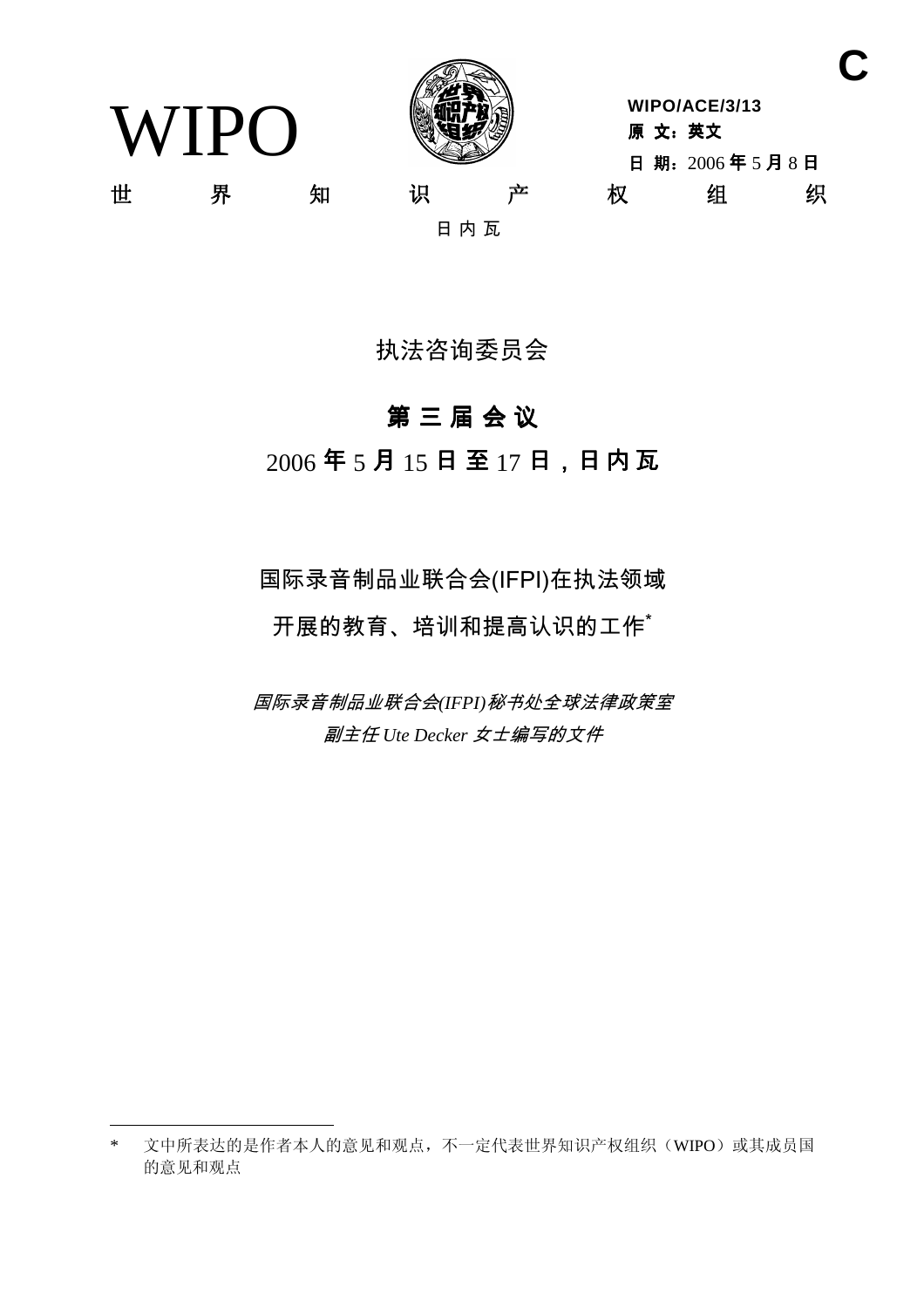## WIPO/ACE/3/13 第2页

# 国际录音制品业联合会(IFPI)在执法领域 开展的教育、培训和提高认识的工作

#### **2006** ᑈ **5** ᳜

国际录音制品业联合会(IFPI)代表全球录音制品行业,其会员包括来自欧洲、北美 洲和南美洲、亚洲和太平洋地区 70 多个国家超过 1,400 名制造商和销售商。IFPI 的会 员包括主要的跨国录音制品公司、世界各地数百家大型和小型的独立录音制品公司, 以及 48 个附属的国家工业协会。IFPI 的会员生产和销售的录音制品代表各种类型的人 类音乐表达形式(流行、古典和文化、爵士和民歌)。

IFPI 使命的一个重要部分是在全世界范围内提升音乐价值, 并与全世界各国政 府、立法者和执法机关紧密合作。IFPI 的大部分资源用于对决策者和公众进行教育和 宣传。IFPI 开发教育和培训材料和项目, 并为培训执法官员作出贡献。

以下报告介绍 IFPI 执法队伍在提高意识和培训执法机关方面所做的工作, 并更详 细地介绍作为 IFPI 公共关系(PR) 和联络工作一部分的教育活动。

一、在本行业就版权执法方面经验基础上的意识提升

IFPI 位于伦敦的国际总部以及位于各国的国家分部,就大量的产业问题向政府提 供宝贵的资源。IFPI 参与法律起草的咨询过程并发表意见, 提供全球录音制品业关于 版权和执法诸多问题的看法和经验。

针对实物盗版行为, (即: 以侵权的方式生产和销售 CD、DVD 或刻录 CD-R 等 音像载体的行为), IFPI 为全世界不同国家制作了提高对盗版问题的认识的出版物。 其中一个例子就是 IFPI 的执法公告(现在每年出版三期), 发送全世界的执法机关, 介绍进行调查和与当地执法机关合作的最新信息。

IFPI 的执法部门发表指南, 教育各类人群认识盗版产品。IFPI 还对调杳效率和执 法技巧讲行普杳, 普查结果随后被用于制作指导手册。

二、培训执法官员

IFPI 划拨大量资源用于召开培训执法官员的培训班和会议。我们组织和召开培训 班的方式常常是参与组织国家分部的培训班,并参加第三方组织的培训班。有时培训 班是由其他的创造性产业(如电影协会(MPA)、商业软件联盟(BSA)和微软)赞助和合 作举办的。IFPI 与电影协会(MPA)有着特别亲密的关系,并时常与该组织共享平台。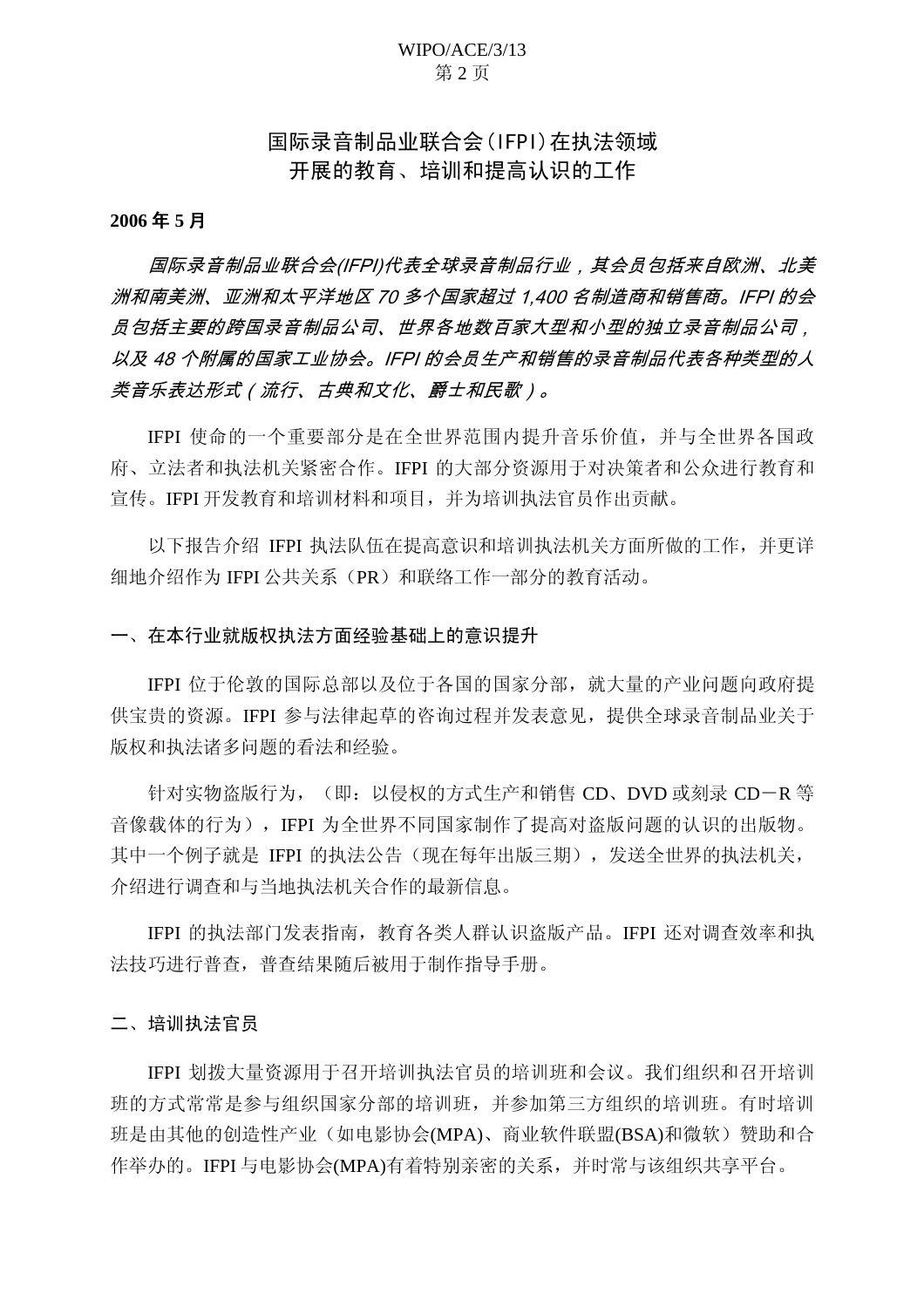IFPI 秘书处与 IFPI 各国家分部合作举办过大量的培训班和联络会, 以尤其确保国 家的产业实体与海关单位合作的质量。

现在已经开发出一种基于局域网的培训项目,可供国家录音制品产业实体使用。 该项目目前已经根据 IFPI 拉丁美洲的要求新增加了西班牙语和葡萄牙语的版本。

IFPI 为执法目的建立了一个得到全球众多专门执法机关认可的光盘取证图书馆。 IFPI 通过邀请人员参加培训或分别访问各国, 为取证专家提供关于建立图书馆方面的 建议等方式,为许多国家的执法机关提供了培训。

IFPI 地区办公室和国家的产业实体负责其各自地区的培训项目, 并在产品支持、 讲课、录像和其他材料方面得到伦敦总部的支持。除了开展这些单独资助的项目之 外,这些培训项目经常更针对特别的培训需要(比如"光盘取证"),并且资助专门 的培训机构在其国家建立培训设施。培训项目通常包括访问 IFPI 办公室, 讲行一段时 期的强化培训, 或者由 IFPI 人员访问所涉及的国家。

IFPI 参加的由第三方组织的培训研讨会包括与欧盟(EU)、世界海关组织(WCO)、 国际刑警组织、和联合国教科文组织(UNESCO)合作举办的项目。培训通常是针对欧盟 (EU)海关和世界海关组织(WCO)的成员进行的。培训的技巧重在创造一个互动的环 境, 鼓励学生参与到解决问题的实践中。协会与欧盟(EU) 税务与关税同盟总署建立了 紧密的工作关系, 与总署合作特别针对海关官员举办的培训项目, 是准备最充分和资 源最丰富的项目之一。我们还在欧盟(EU)赞助的其他项目下举办了培训研讨会(比如 共同体支援重建、发展及稳定方案(CARDS)、援助中欧和东欧计划(PHARE)和东南 欧合作倡议(SECI

IFPI 组织的培训项目主要是针对具有知识产权能力的执法和行政机构讲行的, 但 是有很大一部分的参加者来自司法和检察机关。只要可能,即为培训机构中的培训教 员举行被称为"培训培训教员"的培训班。

## 培训培训教员

此概念意在加强 IFPI 和其他权利人开展培训的效果, 通过培训 LEA 学院和培训学 校负责培训的教员, 使单个培训项目起到了事半功倍的作用。这个想法已经存在了好 几年, 也已经被 IFPI 在很多场合使用过。其他的组织, 如世界海关组织(WCO)和联合 国教科文组织(UNESCO), 也使用了该方法将其认可的培训教员召集起来, 接受三到四 天涵盖知识产权执法各个方面的强化课程。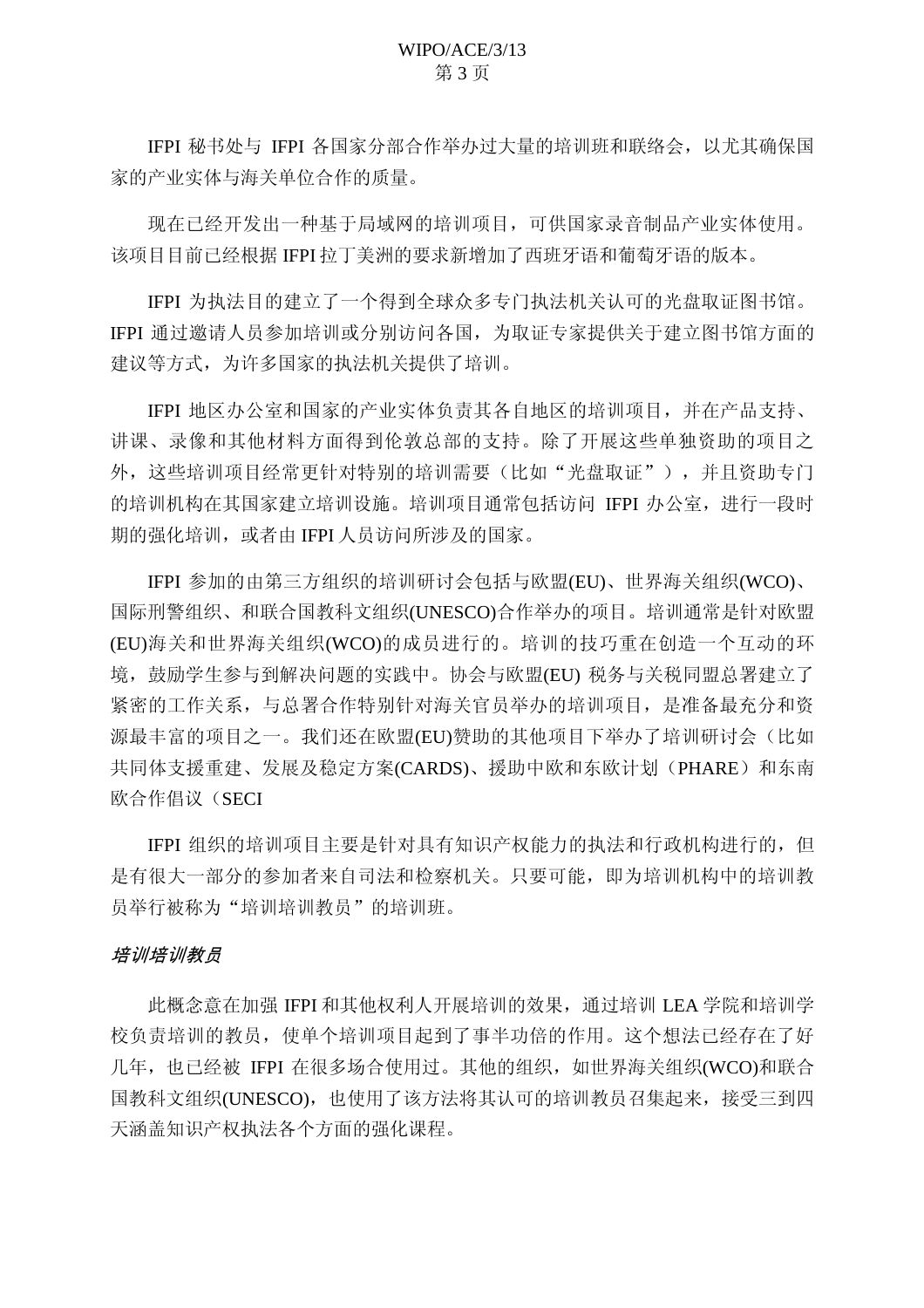## WIPO/ACE/3/13 第4页

一个由联合国教科文组织(UNESCO)组织的这类培训班于 2004 年 5 月在保加利亚 索菲亚举行, 参加培训的人员来自东南欧七个国家。IFPI 在筹备和宣传此次培训班的 过程中起到了非常积极的作用, 也为其他地区的项目树立了一个很好的典型。此次特 别项目取得的成果之一就是, 鼓励了参加培训者一年之内在他们自己的国家举行其他 的研讨会。随后, 在克罗地亚、波斯尼亚一黑塞哥维那、塞尔维亚和黑山、马其顿和 罗马尼亚举行了其他培训项目。在这些随后的培训项目中, IFPI 要么提供了培训材料 和出版物, 要么被邀请参加。

#### 小册子和材料

IFPI 出版了各种培训材料, 从 2000 年一份题为"追踪音乐盗版者"的影碟, 到非 常综合的"指南手册", 内容多样。培训材料被翻译成包括阿拉伯语、汉语和西班牙 语在内的数种语言。该手册中介绍如何鉴别产品的第三章已被翻译成其它语言,其中 有些语言的版本可以在 IFPI 网站上获取 (http://www.ifpi.org/sitecontent/apresources/materials.html)

最受欢迎的出版物之一是 Z 卡片(Z card), 一本由 IFPI 和 MPA 共同制作的便携式 指南,该书用阿拉伯语、保加利亚语、汉语、克罗地亚语、荷兰语、英语、德语、日 语、马来西亚语、西班牙语和泰语出版。

## 与国际刑警组织的合作

IFPI 是国际刑警组织知识产权犯罪行动组(IIPCAG)创始成员之一。作为该组为提 高国际刑警组织成员(161 个国家的警察局) 知识产权意识的长期战略之一, IFPI 培训 中心撰写了一本基本知识产权培训手册。此国际刑警手册以 CD-R 为载体的电子形式 出版,有阿拉伯语、英语、法语和西班牙语这四种国际刑警组织工作语言的版本。

## 若干选定国家的例子

#### 寒浦路斯

IFPI 应邀参加了在塞浦路斯警察学院举办的研讨会。经过四天的培训, 警察得以 获得搜查令, 对该岛上已知销售侵权产品地区进行突查, 并且在私营公司专家参与下 开展了行动。塞浦路斯的警方现设有一个规模很小的专门知识产权部门。

冰 岛

为冰岛海关官员举办了两次培训班, 冰岛海关三分之一的官员接受了培训。在两 天的培训班中海关官员杳处了集装箱贩运的假冒光盘。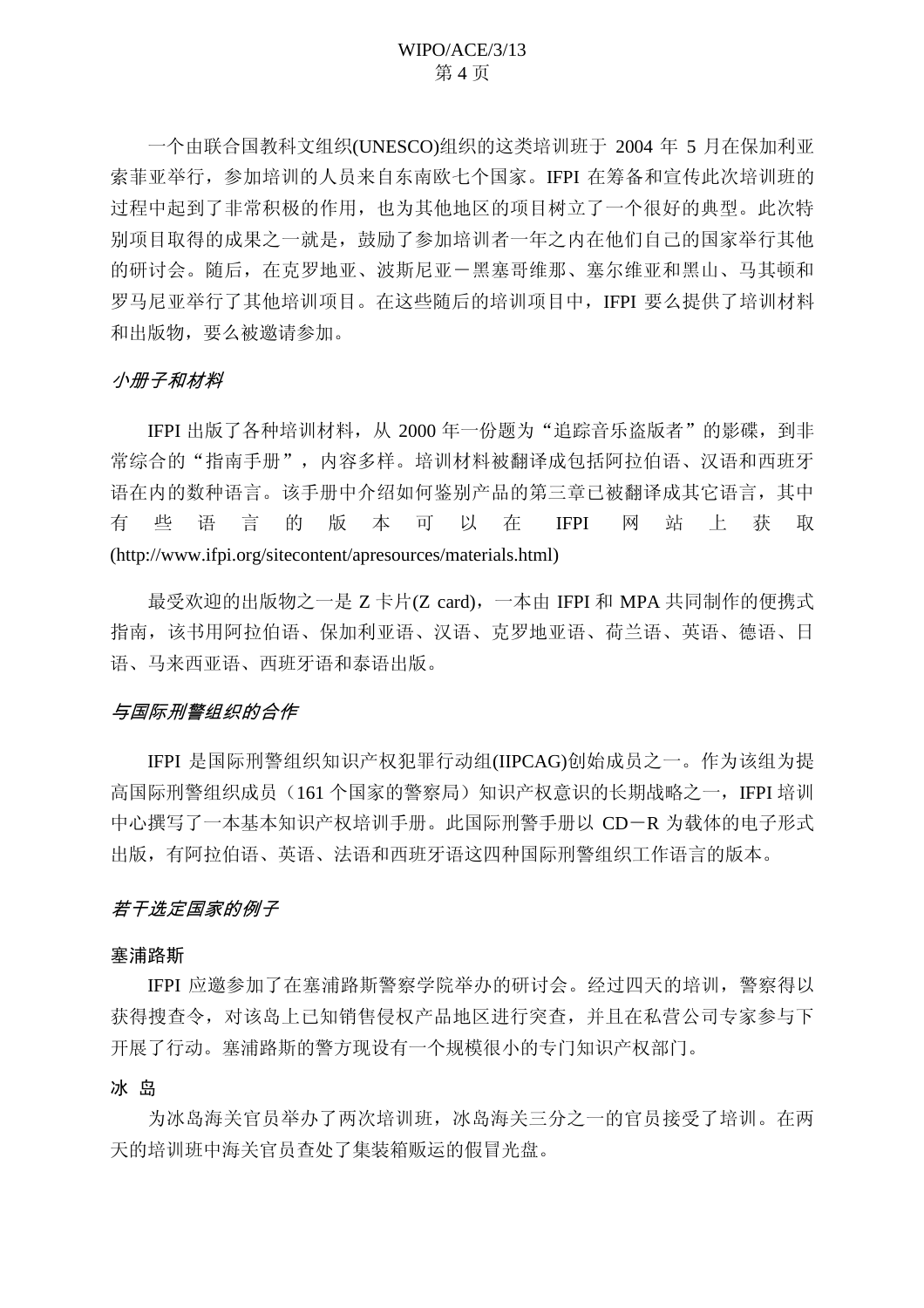#### 西班牙

由于盗版率剧增, 培训计划加紧进行。每年大约培训 3,000 名官员, 而加大了杳处 非法产品的力度。最终结果是当街销售的小贩已经消失了,而正品的销售是已经增 加。

#### 巴拿马

IFPI 和巴拿马海关机构签署了一项谅解备忘录(MOU), 从此建立了一个紧密的工 作关系。

#### 泰国

泰国政府目前正在探索获得光盘取证的可能性。作为该项目的一部分, IFP 着手培 训知识产权部和皇家泰国警察局介绍关于示范性和工场参观议定书和光盘取证的基 础。作为此次培训的直接结果, IFPI 后来参与了一项工场参观项目, 根据最新的光盘 法对 30 多种光盘源进行了检查。

#### 三、录音制品产业教育项目

版权的教育和公共意识对于未来音乐和创造工业在数字时代取得成功起着非常重 要的作用。最近几年中录音制品行业在该领域全球范围内异常活跃。在一些国家内该 行业获得了政府从对该行业活动的行政支持到财政支持等各种形式的大力支持。

IFPI 在最近三年中开展了一系列跨国教育项目, 这些项目都是为了提高公众对版 权和围绕网上音乐特殊用户相关问题的意识。这些项目被欧洲委员会广泛地引用为最 佳做法, 受到国际商会的支持, 并且得到了澳大利亚、意大利、爱尔兰、香港和荷兰 政府的共同参与。项目包括:

- 名为"关于在线音乐你需要知道的所有事情"的跨领域 www.pro-music.org 活动。该网站有六种语言, 是一个关于合法数字服务和版权事物方面最全面 的国际教育资源。该网站得到音乐产业界音乐家、表演家、艺术家、大型和 独立录音制品公司和销售商国际联盟的支持。
- 一个与儿童福利慈善机构"国际儿童网络" (Childnet International)和音 乐行业"Pro-music"联盟共同制作的指南 -- "年青人、音乐和互联 网", 在 11 个国家广泛发行。该指南被欧盟委员会倡议的用于鼓励在线电 影增长的"值得推荐的实践部分"所引用。该指南可从 www.pro-music.org 获得。
- 一种公众可获取的用于去除或阻止任何非法传播版权文件的不受欢迎"文件 共享"程序的软件程序"数字文件检查"(Digital File Check)。该程序还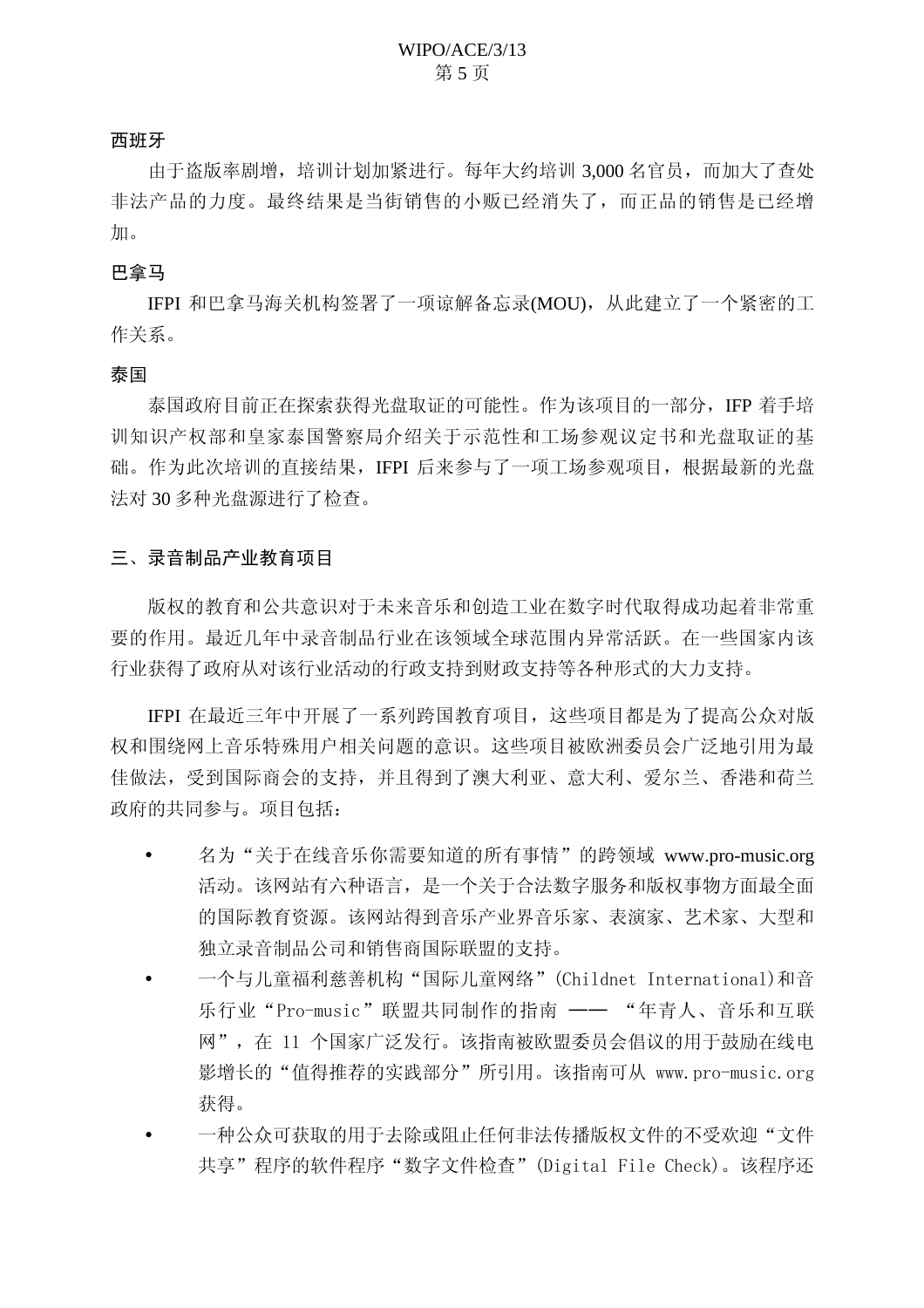充许用户删除通常用来网上非法交流的计算机上"共享文件夹"中的音乐和 图像文件。该系统在比利时、丹麦、芬兰、德国、希腊、爱尔兰、意大利、 荷兰、波兰、葡萄牙、瑞典和英国使用。该程序可从 www. pro-music.org 获得。

一本由音乐、电影和音像产业共同制作, 并获得国际商会支持的*公司的版权* 和安全指南。该指南向英国和其他七个国家的公司发行。

#### $[image]$

2003年6月, IFPI 与一个音乐团体联盟共同设立了 www. pro-music.org -个关于提高合法下载音乐方法的意识, 提高关于音乐创作过程及全球版权法意识的主 要教育工具。在过去三年中, pro-music 已经在五个国家拥有了国内版本——德国、法 国、荷兰、奥地利和葡萄牙。pro-music 仍然是储存关于合法数字音乐信息的最权威中 心。它提供 300 多家合法数字音乐网站的链接。其口号是"关于在线音乐你需要知道 的所有事情"。

pro-music 提供一个渐进式创作音乐的过程和所涉团队的指南以及艺术家、媒体和 公众关于版权问题争论的观点,并解答网上音乐版权法中最常见的问题。

#### PRO-MUSIC 网站的内容

pro-music 网站分为六个部分: 创作音乐、艺术家问答、网上音乐、观点、"免费 的音乐?"和版权问题。

创作音乐幻幕后帮助音乐家和艺术家获得和实现他们的想法,并传播到世界各 地需要开展的数百种工作的专业技能和实践经验。创作音乐表达了音乐创作界从最顶 级成功的经理人到处于其最初音乐生涯阶段的有志于音乐学生的观点。

艺术家问答介绍了世界各国不同类型的大量艺术家和音乐家的观点,说明他们对 其音乐未经许可被剽窃的感受, 这种行为会如何影响其工作和生活, 以及这种行为会 如何阻碍新创作的发展。

网上音乐拥有最大的国际在线数字音乐服务和销售商列表。该栏目与大量的音乐 下载网站和其他关于在线音乐信息的网站相链接。该栏目还包括新闻、评论和音乐行 业准备创建在线音乐企业的时间表。

观点介绍包括大小品牌、音乐协会、经销商和媒体在内的音乐专家的论点。该栏 目也提供全世界音乐团体开展其他活动的回顾。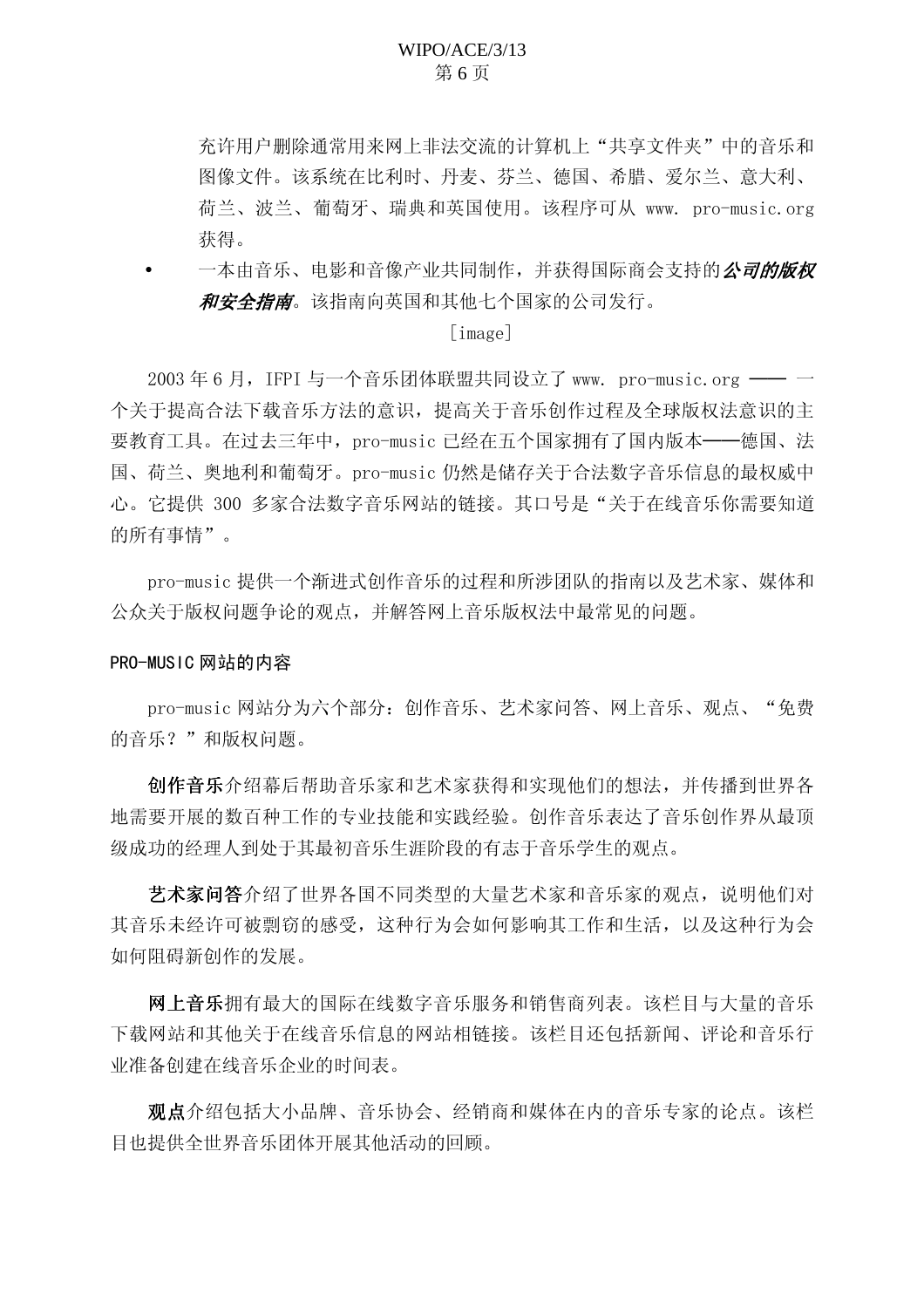## WIPO/ACE/3/13 第7页

"免费音乐?"介绍关于网上音乐盗版方面一些最重大的故事。

版权问题——版权经常被错误地认识或错误地解释为只涉及到大企业的利益。 "版权问题"解释了版权的必要性和法律意义。该栏目还从技术上地解释如何重新设 置或卸载点对点(p2p)软件以保持合法的状态,并为那些希望执行政策来避免版权剽窃 的公司和社团提供指导。

#### "年青人、音乐和互联网"-- 对父母的指南

[image]

2005年6月, IFPI 及其在 pro-music 中的音乐行业合作者, 以及儿童国际慈善机 构国际儿童网络("childnet International")共同发起了一场新的宣传活动, 旨在 对父母进行有关文件共享和网上音乐问题的教育。

一份指导父母有关点对点文件共享和下载的活页 -- "年青人、音乐和互联 网"在全球19个国家以六种语言通过音像商店、超市、学校、图书馆和网站发行。

该指南旨在帮助父母了解其孩子们的音乐下载习惯。成千上万的年青人经常从合 法服务和点对点网络下载音乐, 但是 Childnet 相信很多父母仍在费力了解这项技术如 何进行操作,无法为他们的孩子如何保障安全和合法地在互联网上进行活动提供建 议。

仅 2004 年 Childnet 就与英国 190 多个学校合作对小学生讲行民意调杳, 该调杳 发现在任意一个班上至少有 50%的小学生都曾经使用过点对点通信。这得到了伦敦经 济学院去年发布的研究结果的支持,该研究结果表明, 9-19 岁的人群, 84%每天或每 周使用网络, 其中 45%的人下载过音乐。同一篇报告也显示只有十分之一被调查的家 长知道如何从网上下载音乐。

该活动最初是在英国、德国、意大利、西班牙和美国开展的。随后又在荷兰、瑞 典、爱尔兰、新加坡和葡萄牙进行, 2006年还计划在冰岛、墨西哥和克罗地亚开展。

许多重要的慈善机构和非政府组织都支持 Childnet 的行动, 其中包括联合国儿童 基金会(UNICEF)和"拯救西班牙儿童"(Save the children in Spain)、荷兰安全网 络基金(Safe Internet Foundation in the Netherlands)和意大利保护童年国家协会 (The National Association for Childhood Protection in Italy)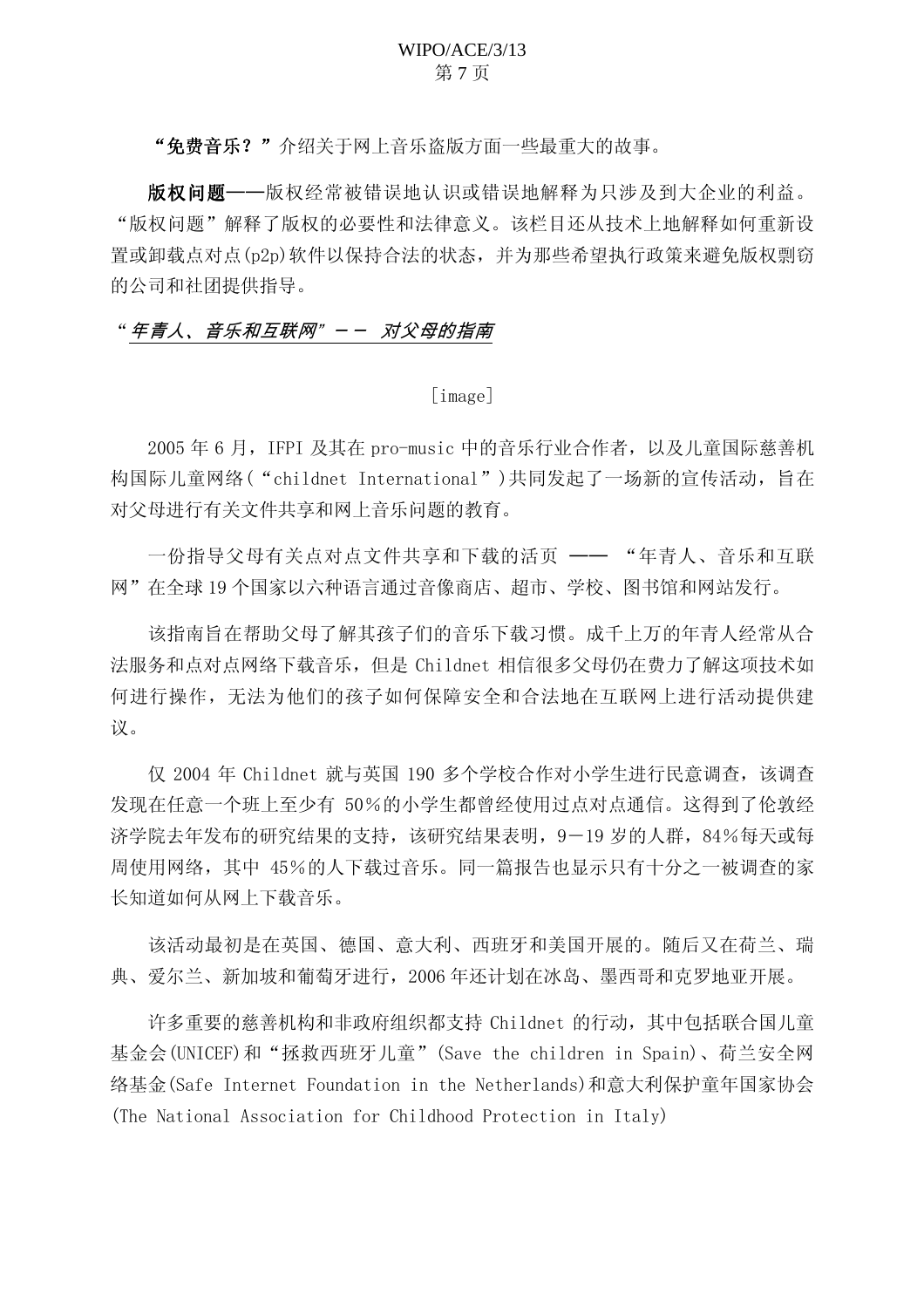在美国, 该行动是由音乐联合会(MusicUnited)在 Grokster 案作出判决时开展 的,并得到了美国学校家长协会的支持。

该指南可以从 www.pro-music.org 上获得, 并通过标题与 pro-music 个人会员和 其他活动合作者的网站链接。该标题也出现在相关慈善机构的主页、在线音乐服务、 一些厂牌网站和声望较好的父母/儿童在线资源的网站。

 $Chil$ dnet 指南解释了点对点 $(h2n)$ 服务的本质, 介绍了其对儿童和家庭计算机的安 全和法律所存在的威胁以及益处,并提供使用建议,确保儿童可以安全和合法地享用 网上音乐。

虽然目前 10 个消费中有 7 个已经了解到在网上共享受版权保护材料的非法性, 但 是很多父母仍然没有意识到一些有害的内容、垃圾广告或者其他"垃圾软件"(包括 间谍软件和病毒)潜在和巨大安全隐患和网上安全危险。该指南还向音乐迷推荐了可 以安全和合法下载音乐的快速发展的合法网站(目前全球有 300 多家)。这些网站均 列举在为 Childnet 制作该指南提供建议的 pro-music 的网站上 (www.pro $music.org)$ 

## 公司和政府的版权使用和安全指南

 $\lceil$ image $\rceil$ 

最初发起于 2003 年 2 月的 IFPI《*公司和政府版权使用和安全指南*》在 2005 年 9 月进行了更新, 并与一个单独的活动一数字文件检查(Digial File Check)一起再次推出。

这是一个针对雇员设计的指南,以便他们了解其对于使其计算机网络远离版权侵 权所负有的责任: 该指南在全球的公司中发行。

该指南与以下人士联合倡议的"号召行动"一起发行: 国际录音制品业联合会 (IFPI) 主席约翰 肯尼迪(John Kennedy)、电影协会(MPA)的主席丹•格雷克曼(Dan Glickman)和国际影像联合会(IVF)主席夏洛特·伦德- 汤姆森(Charlotte Lund-Thomsen)。该指南得到了国际商会(ICC)的官方支持。

在发起制作该指南的联合致函中, 他们写到: "在这个新的行动中, 我们产业界 关注到公司和组织领域的责任。非法的点对点(peer-to-peer)传播不仅仅发生在家用 电脑上, 也涉及办公场所的员工。这不仅仅浪费了组织的时间和金钱, 还可能导致他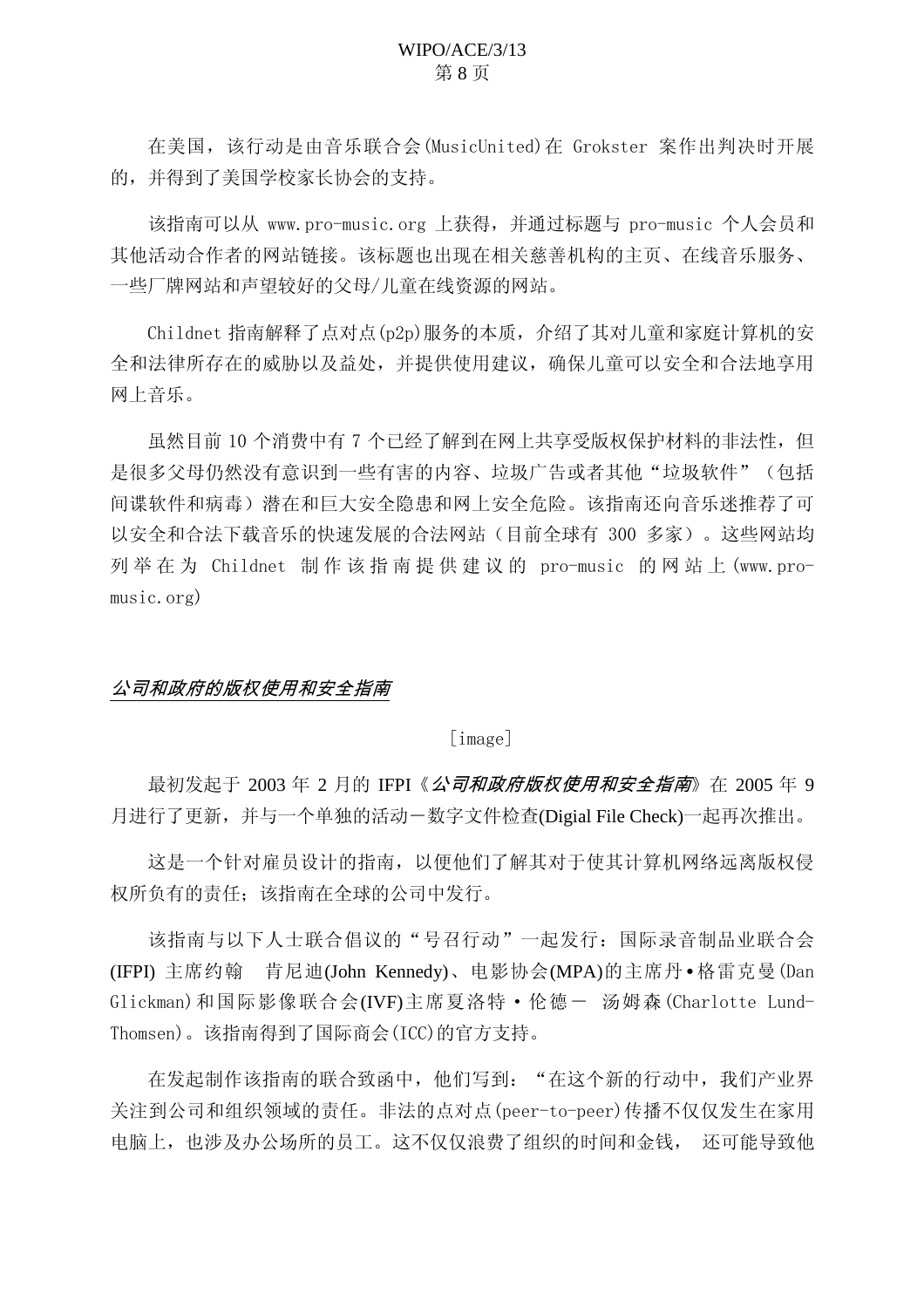## WIPO/ACE/3/13 第9页

们受到法律起诉的危险。今天雇主们再也没有理由说他们没有被告知这些危害,以及 不以负责任的方式来解决这些问题了。"

该指南由一些国家组织进行了翻译,并且开展了后续活动:

西班牙: 西班牙文的指南发给了 3,000 家西班牙公司和组织。

荷兰 2006年2月制作的指南发给 4,000 家公司的总裁(CED)和联络代表。

英国: 发给 FTSE 排名前 500 名有公司的信息技术经理和 500 家当地议会。

丹麦: 由丹麦反盗版团体以电子形式制作。

希腊: 指南的复件已发给希腊各大公司。

比利时: 在比利时作家协会(SABAM)、当地电影协会(MPA)团体、BAF 和商业软件联 盟 (BSA) 比利时分部的支持下制作。该指南是在 2006 年 3 月 6 日关于"这是你的事 情"行动的新闻发布会上公布的。该指南也在 IFPI 比利时的网站上发布, 并发给 14.000 多家公司。

该指南也在意大利和德国发布, 其瑞典语的版本即将发布。

#### 学术机构版权使用和安全指南

IFPI 各国家分部在 2003 年与学术机构一起将向近 20 个国家的教育机构发行了版 权使用和安全指南。

该指南中提出的建议针对的是当版权材料从权利人处被未经许可通过计算机网络 复制或传播时所面临的法律和技术风险问题, 包括禁令、损失、费用和可能针对用以 进行版权剽窃行为的系统所属的机构或者高级管理人员提出的刑事制裁。

该指南还强调了当版权材料在学术机构的系统上被大规模复制和传播时的安全和 实践观点。建议为自身利益对以下活动加以解决:

限制大学计算机和互联网的带宽,减少员工和学生合理的学术使用的活动

将学术系统暴露给病毒和其他有害软件程序的活动

将其他类型的非法材料带入系统中的活动

有损其声望, 向那些在其学术著作中避免剽窃和遵守法律的学生传达错误信 息的活动。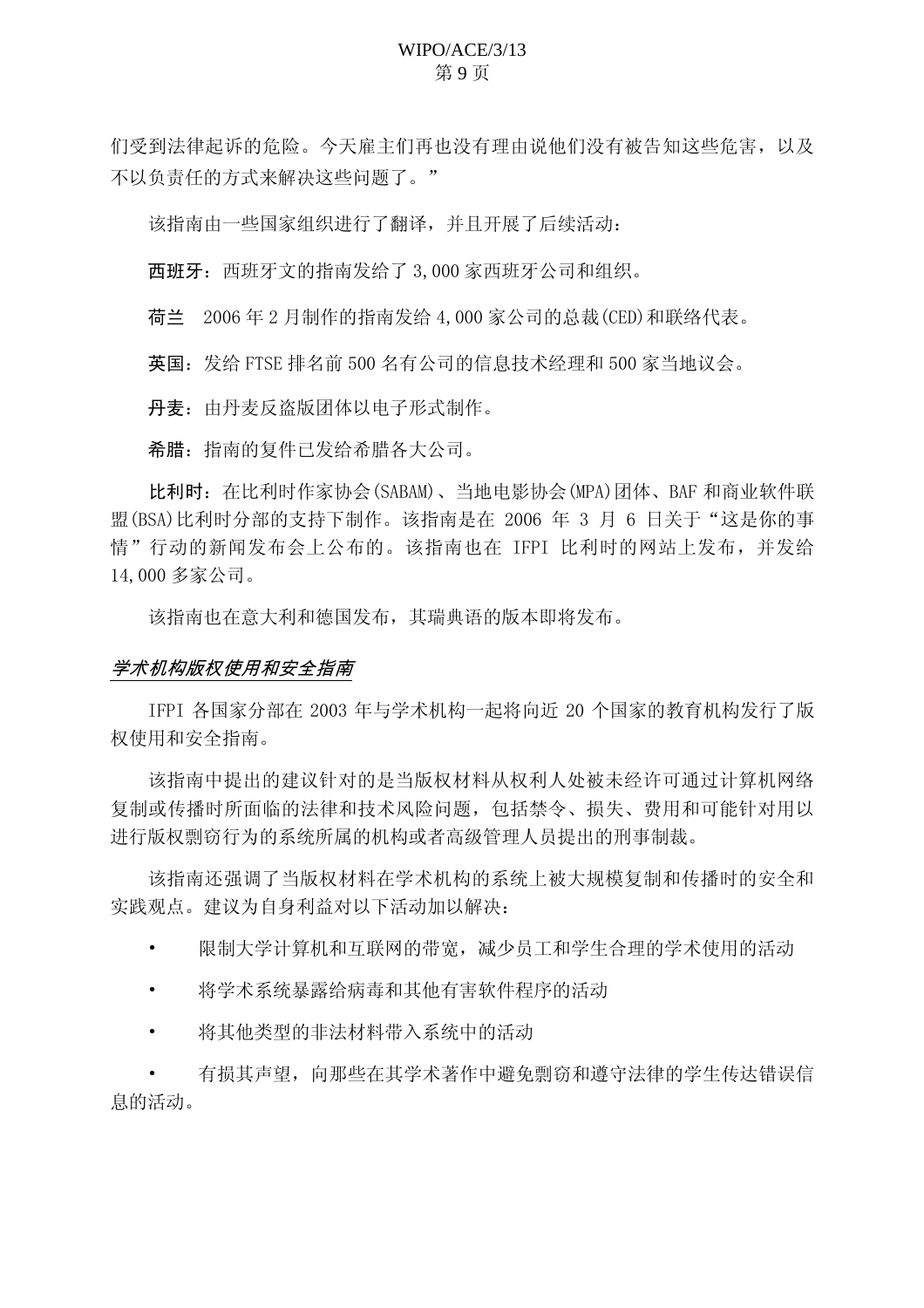## WIPO/ACE/3/13 第10页

#### 学术机构版权使用和安全指南发布后的国际性结果

奧地利 在将官传册散发到奥地利 115 家大学和教育机构后, IFPI 奥地利分部与 大学正在讲行合作,而且侵权问题已引起大学或研究机构的注意。

加拿大: 加拿大组织——加拿大音乐产业协会 (CRIA) 与加拿大大学和学院协会 的领导接触,以促进学校学生与音乐产业界之间的进一步合作和理解。

捷克共和国: 布拉格大学的宿舍(学生们戏称为硅谷山) 存在着一个特别的问 题, 这里是首都最大和最快的下载基地。鉴于产业界的压力, 大学采取措施和制定政 策,解决了侵权问题。

意大利: 在一次综合性行动后, 与一些地区的教育局负责人举办了会议。一些地 区的教育局建议本地区的学校采取措施解决销售盗版软件的问题,以及采取措施避免 使用学校服务器上的非授权音乐文件。

荷兰: 反盗版机构 Brein 与技术大学达成一致(在发现其服务器上广泛传播侵权 文件和相关的行为后)执行政策和程序。NVPI 和 Brein 已为不同大学的学生讲课,并 致力于提高学校的版权意识活动。

波兰: 波兰组织 ZPAV 致力于开展宣传活动。第一阶段, 该组织致信给 84 所学术 机构和 627 所大型的企业。

瑞典: 该指南获得了研究机构的反馈, IFPI 与瑞典各大学负责信息技术(IT)安全 的人员举行了会议。一些学校决定关闭所有的共享文件网络,并停止执行其他已经执 行的政策。

#### 数字文件检查

#### $\lceil$ image $\rceil$

2005 年 9 月与"公司和政府版权使用和安全指南"活动一起开展的数字文件检查 (DFC), 是一个用于指导计算机用户的简单教育工具, 这些计算机用户中许多人对于网 上音乐并不了解。数字文件检查帮助展示他们或他们的家庭、同事和朋友如何可以合 法和负责任地享受音乐和电影,而无需冒被版权人起诉的风险。

数字文件检查帮助夫除或阻止任何非法传播版权文件的不受欢迎的"文件共享" 程序。该程序还充许用户删除计算机上通常用来网上非法交流的 "共享文件夹"中的 版权音乐和图像文件。

数字文件检查是由 IFPI 和代表电影产业的电影协会共同开发的, 可以在包括丹 麦、芬兰、德国、意大利、荷兰、西班牙和英国在内的国家在线使用, 或以 CD 的形式 使用。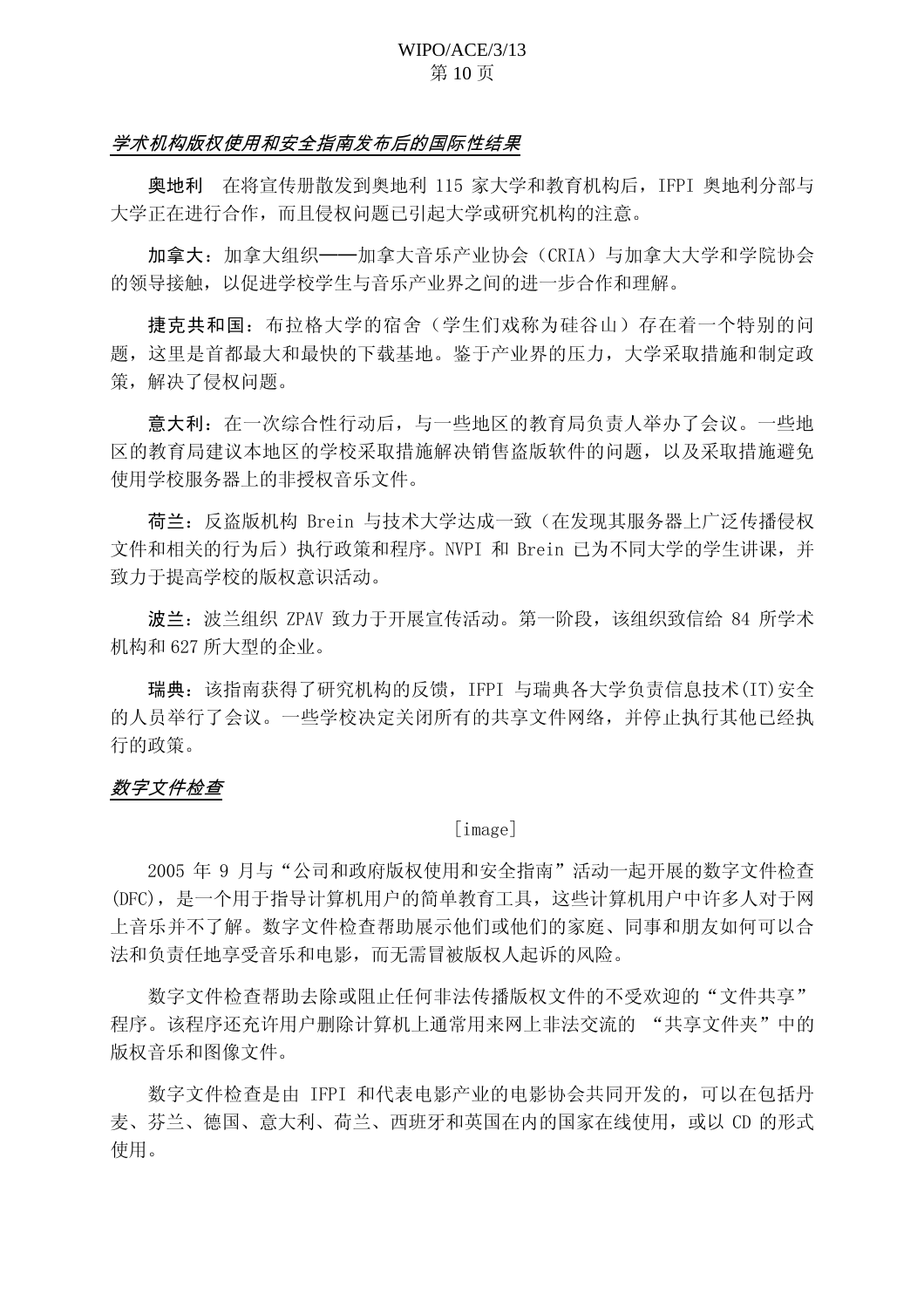数字文件检查是一种针对所有个人电脑用户以及组织的手段。它对于那些鼓励孩 子在互联网上负责任地享受音乐的父母尤其适用。该程序是免费、自愿的,仅供个人 使用,并且不会泄露任何反盗版组织。

电子文件检查可以从 http://www.ifpi.org/sitecontent/antipiracy/digitalfile-check.html 上下载, 该网站提供了整个项目的介绍和关于疑问的回答。用户可以 任意选择语言,并且按简单的指导操作。

程序中主要有三个洗择,可以:

- 1) 确认你计算机上有哪些文件共享软件 —— 可以帮助你停止非法的文件共享
- 2) 发现你"共享文件夹"中的文件是什么—— 哪些可能是非法文件
- 3) 建立你计算机上所有音乐、音像和图像文件的目录

如果用户在计算机上检索可用的共享软件, 数字文件检查将列出其结果, 并提供 删除共享软件的选择。如果有人原意选择删除软件,他便不再与其他人进行文件共 享。

还有一个选项就是删除"共享"文件或者将其转移到其他的文件夹,这样它们就 不再供其他的人共享。

该目录选项对于杳找你计算机上所有的文件是一个有用的工具, 但它并不会对你 是否是非法地讲行文件共享产生影响。

## 全世界的版权宣传行动

许多 IFPI 国家分部建立了网站, 并开展了音像活动, 以提高人们对版权和音乐价 值的认识, 其中许多活动可以从以下链接下载:

http://www.promusic.org/viewpoints/labelsspeak.htmd, (从"观点"中选择国家)

这些包括一段多种语言版本的名为"鼓手"的录像,一些片断显示如下:

 $[image]$ 

#### 阿根廷

IFPI 阿根廷分部 CAPIF 开展了一项广告活动, 以促进人们对音乐价值的了解。该 活动可从以上所列的 IFPI 链接中下载。

 $\lceil$ image $\rceil$ 

## 美国

RIAA 开发了"音乐联合会"网站 http://www.musicunited.org/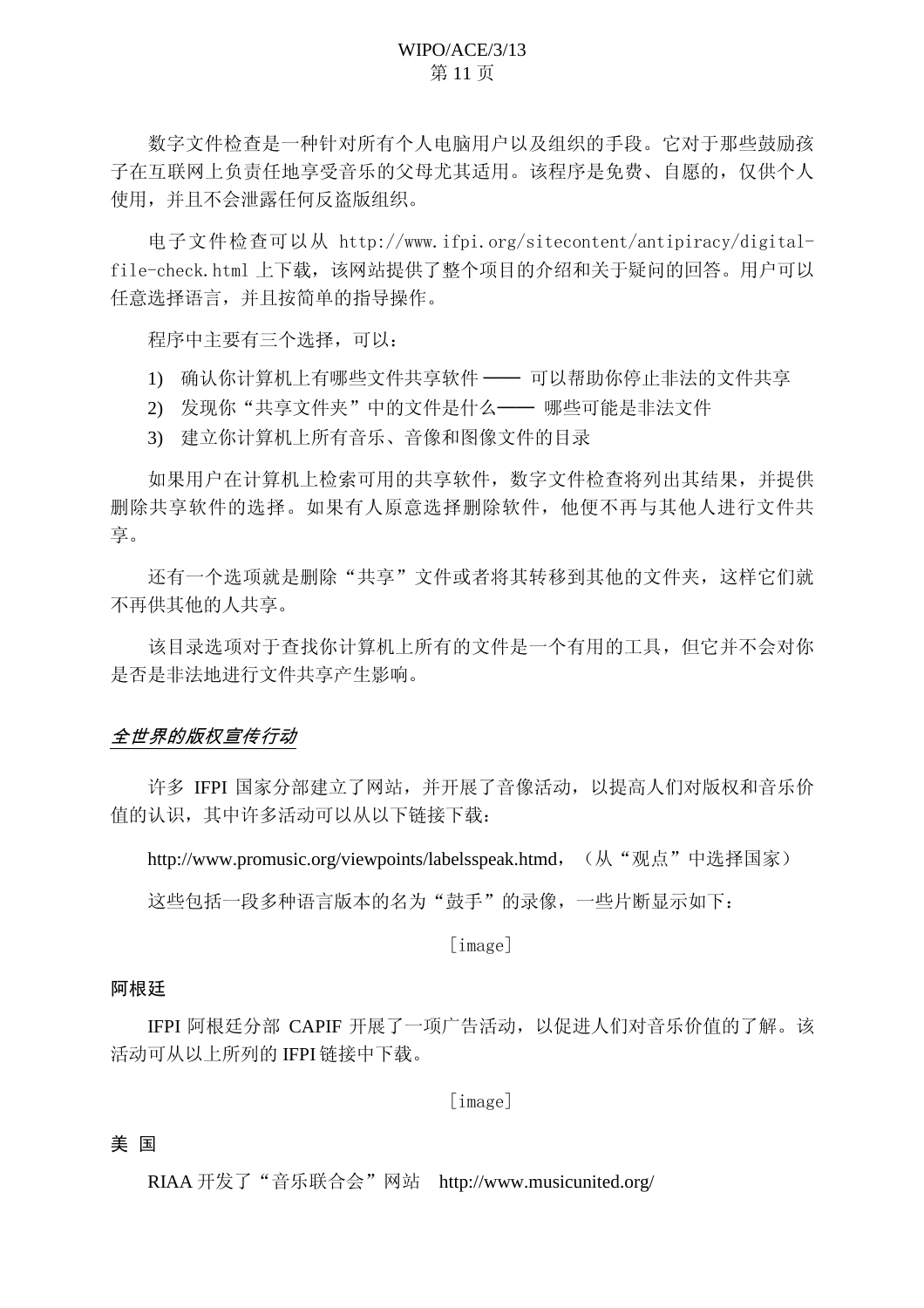# WIPO/ACE/3/13 第12页

 $\lceil$ image]

#### 新加坡

新加坡分部 RIAS 开展一个提升音乐价值的类似活动。 http://www.keepthemusicalive.com/

 $\lceil$ image $\rceil$ 

#### 日本

RIAJ 开展了一项促进跟踪"热爱音乐? 拯救音乐!"的告示牌活动, 并得到了许 多艺术家的支持:

 $\lceil$ image]

#### 新西兰

RIANZ 推出了一系列印有"Brn & Get Brnt" (烧录会引火上身) 的反盗版海报, 并将此作为一项"宣传"行动。

 $\lceil$ image]

#### 烧录会引火上身 一 这是对音乐的犯罪

光盘盗版并不酷

提高认识的宣传行动

何事: 新西兰音乐产业公司集中力量来解决这个产业中一个日益 凸显的问题 一一 批发销售复制的音乐光盘。它的口号是 BRN>BRNT (烧录>引火上身)。为何: 这项活动的目的在于通 过这方面的教育使人们停止非法烧录光盘的行为, 如有必要, 对 讳法者采取一定的行动来加以制止。

何人: 这项活动是由新西兰各家录音制品公司联合发起的, 并得 到了新西兰许多艺术家的支持。

何处: 这场活动遍布新西兰全国, 维护了国际利益。最初, 这场 活动只是在新西兰国内开展,仅仅针对在新西兰境内出售的音乐 光盘。民意调杳显示新西兰音乐盗版活动趋势不减。一项新的音 乐产业民意调查中,近 20%的被调查者承认曾经有过非法烧录音 乐光盘的行为。年轻人是为数最多的违法人群。由于烧录音乐光 盘为私人使用, 许多人都曾经为朋友烧录过, 他们当中有 3%承 认曾烧录光盘出售给朋友。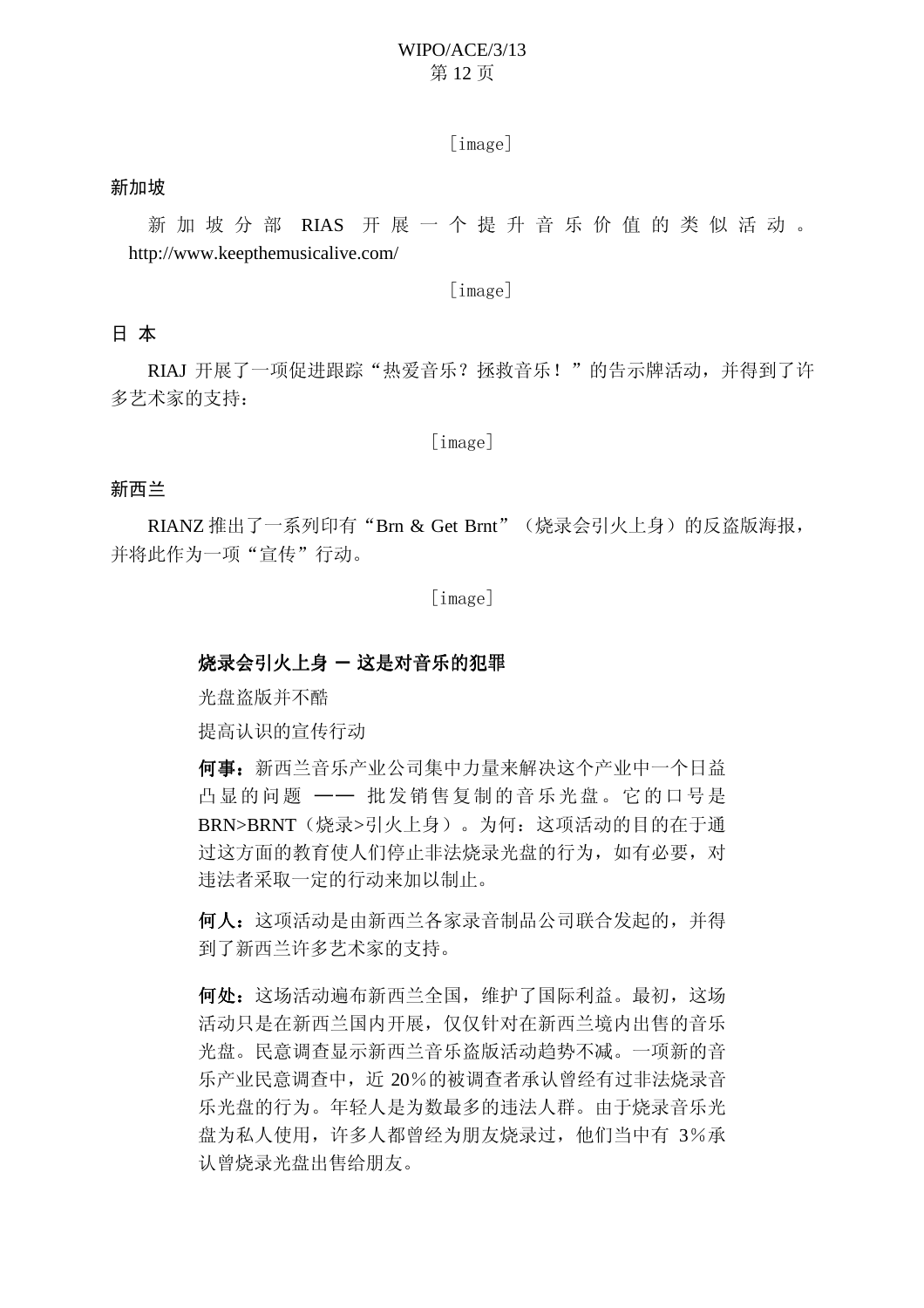# WIPO/ACE/3/13 第13页

有推断说, 新西兰 15 至 44 岁年龄段的人群(大约相当于 10000 个新西兰人)曾为出售获益而烧录过一张音乐光盘。调查由国际 市场活力公司 Market Pulse International 代表新西兰录音制品产业 协会(RIANZ)进行。

# 荷 兰

NVPI 在 2006年5月发起了一项名为"真歌迷"的音乐计划 (http://www.truefan.nl/truefan/home.asp?pagnaam=homepage)

# [image]

# 附 件

- 1 由 IFPI 国家分部实施的音乐教育计划的实例
- 2 IFPI 宣布最近针对文件共享者提起的诉讼 (2006年4月4日) 对附带的概况说明
	- 概况: 版权概况以及常见问题解答
	- 概况: 合法数字音乐市场初见规模
	- 概况: P2P 存在的风险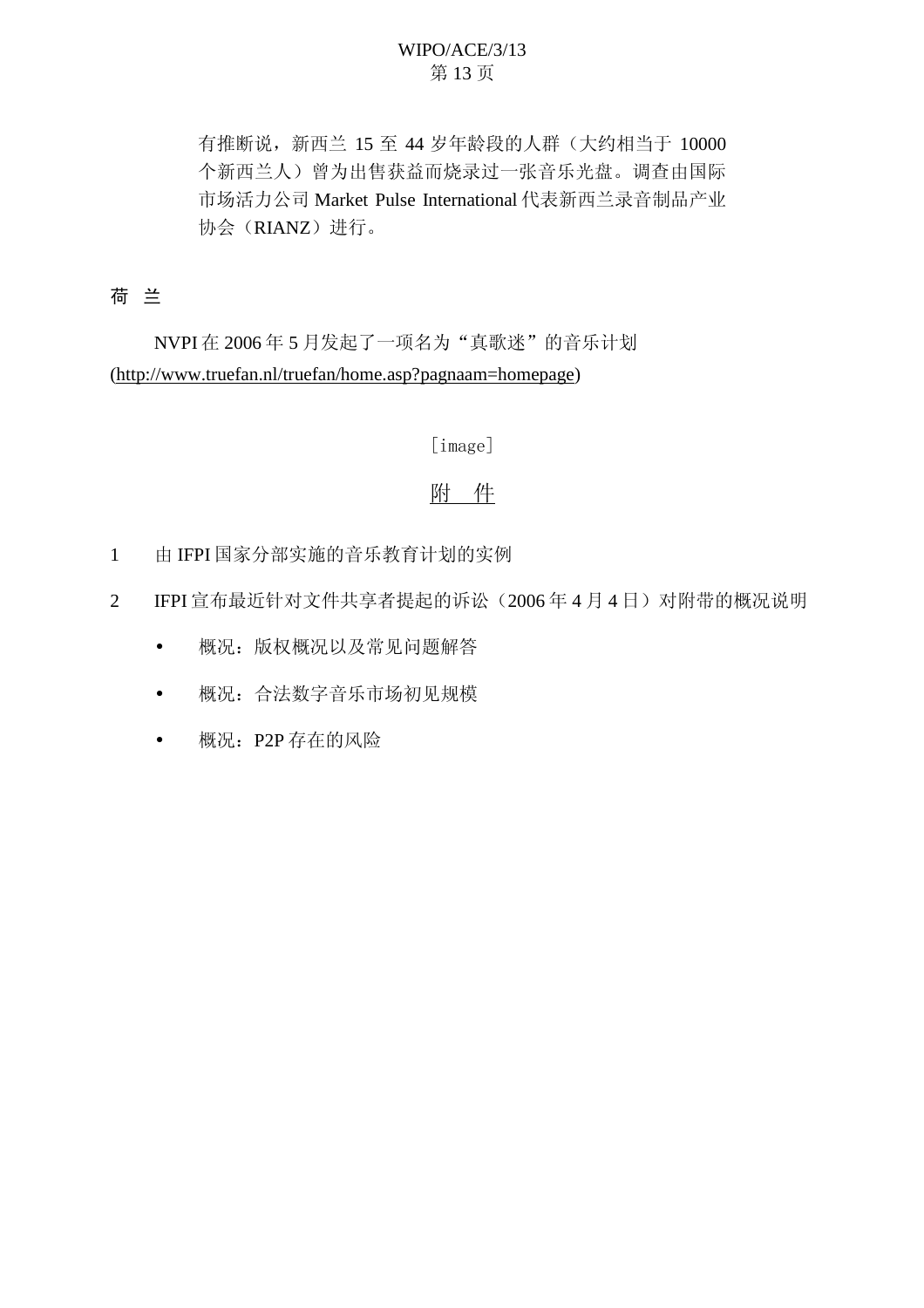# WIPO/ACE/3/13 第14页

#### 由 IFPI 国家分部实施的音乐教育计划的实例

#### 【各国产业机构提供的国内计划总览】

#### 奥地利

"创意的价值" (" Ideen sind etwas wert" 奥地利学校的教育资料,

由 IFPI 奥地利分部发起,

专家组编撰,

教师/学者指导委员会协助,

得到了奥地利教育部的支持。

# "创意的价值"的目标

教育人们了解音乐的价值以及奥地利音乐产业经济方面的重要性 增强人们的知识产权意识 使人们更好地理解音乐产业如何运作以及该职业面临的风险

#### 内容: 共 120 页, 分为七章

第一章: 奥地利的创意产业 第二章: 录音制品制作 第三章: 音乐与互联网 第四章: 在音乐行业就业 第五章: 知识产权重要性的示范游戏 第六章: 法律基础知识 第七章: 术语表

## DVD: 总长 50 分钟

30 分钟: 奧地利音乐界 20 位人士的访谈(从非主流音乐家到光盘生产厂商的董事) 20 分钟: 花絮, 一名年轻歌手如何开始歌唱生涯 30 秒钟: 鼓点演奏(由 SNEP 制作的广告宣传片)

# 网 站

[www.indeensindetwaswert.at](http://www.indeensindetwaswert.at/)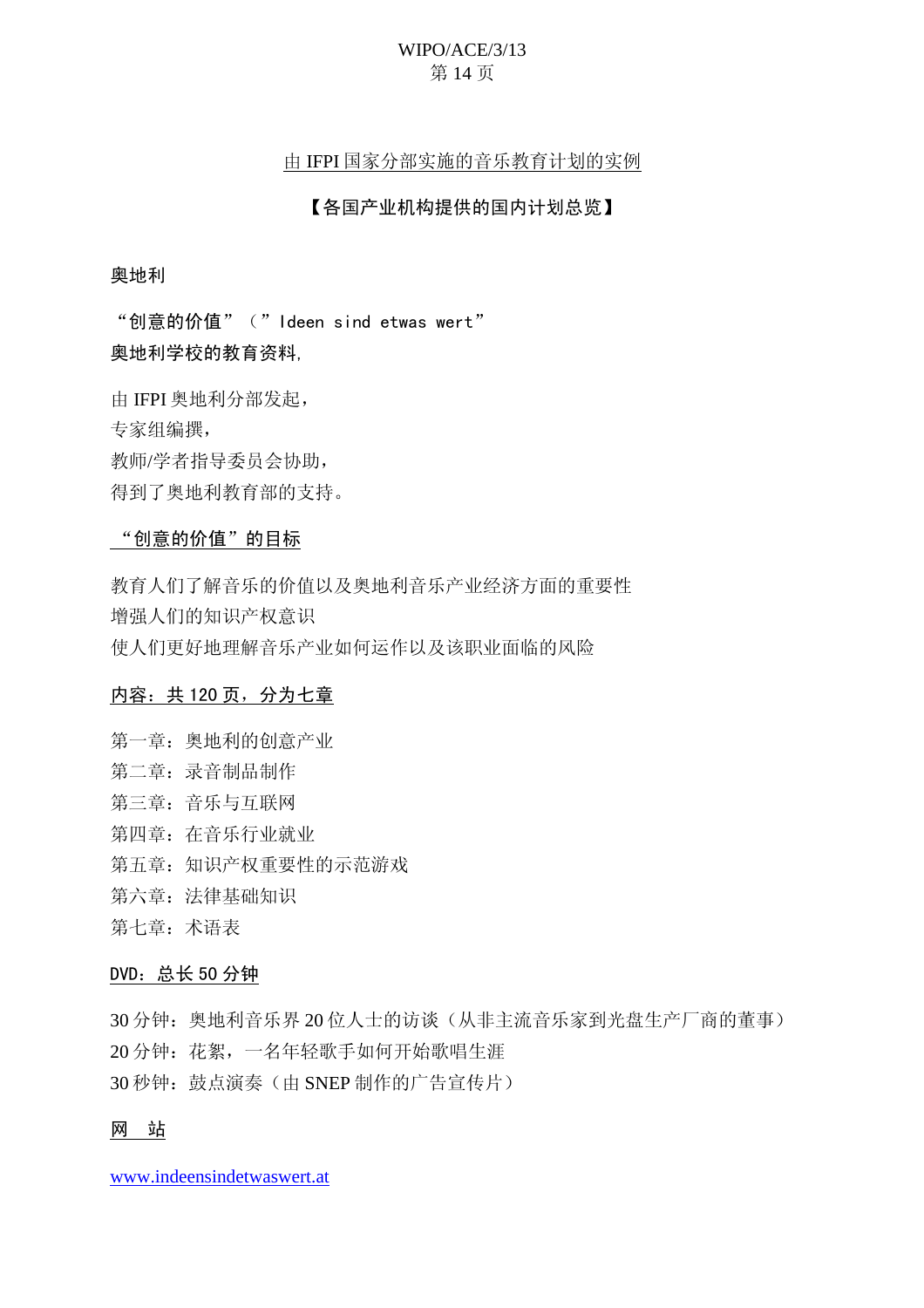# WIPO/ACE/3/13 第15页

#### 2005年9月21日召开的新闻发布会

向公众发布教育资料。主席台就座的有:

- 学术委员会主席
- 奧地利流行乐队前沿人物(shiver
- IFPI 奥地利国家分部的主管

奥地利教育部的一位代表在发布会上发言表示支持。

新闻发布会通过奥地利媒体广泛传播, 奥地利其他创意产业部门纷纷表示有兴趣加 入"创意的价值"这一教育行动。

#### 发 放

第一版:  $2500$  册

向奥地利 3000 所学校提供该教育资料

#### 五周内收到了各所学校发来的 1500 份订单

2006 年, "创意的价值"教育行动将继续开展——其他创意产业部门极有可能参 与讲来。

## **H.利时**

2003 年, 一个负责筹划学校庆典活动的协会请求 IFPI 比利时国家分部组织一次班 级辩论赛作为庆典活动的一项内容。IFPI 比利时分部在佛兰德斯的 15 所学校中组织辩 论赛, 并邀请到一位艺术家参与。详见网站: [www.stressfactor.be](http://www.stressfactor.be/)

IFPI 比利时国家分部还根据多所高中以及大专院校的要求发表演讲(通常每年超过  $20$ 次)。

国家分部还制作了一张 DVD 材料, 由多名比利时艺术家讲述版权保护和打击非法 下载方面的情况。详见网站: [www.fipi.be](http://www.fipi.be/)

#### 德 国

IFPI 德国国家分部十分积极地开展教育活动。自 2003 年起, 国家分部参与了"校 园之旅"行动,这项行动已经成为了一项引人注目的行动。

"校园之旅"由录音制品产业协会文化分会——德国录音制品学院发起组织。艺 术家和音乐教育家深入校园, 与 13 到 16 岁的学生共同创作音乐, 他们一起进行作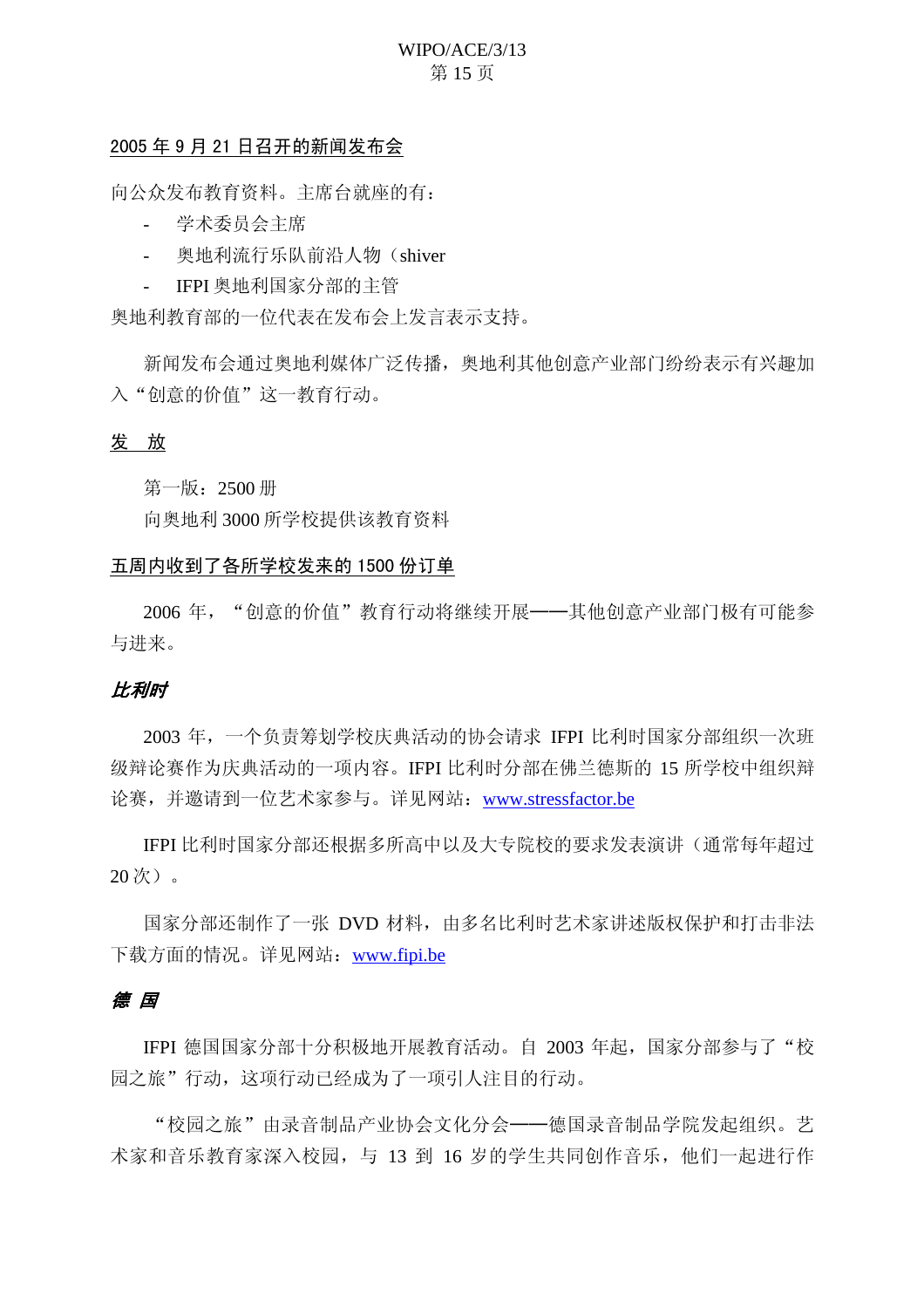## WIPO/ACE/3/13 第16页

曲、表演、录制音乐,并在学校音乐会上登台表演。这一行动旨在培养学生的团体意 识, 增强学生对于音乐价值的认识以及他们的创造性。"校园之旅"的广泛开展展示 了音乐产业对于音乐文化和教育的责任感, 在政治层面上意义重大。

IFPI 德国国家分部还出资支助了位于曼海姆的流行音乐学院和位于汉堡的音乐与戏 剧大学。该国家分部还是德国"创意的价值"行动的参与者之一。这一行动的内容包 括出版一份专为音乐教师编辑的同名杂志,杂志上刊登了有关这一问题的课堂教学材 料。

## 爱尔兰

IFPI 爱尔兰国家分部拥有 IRMA 信托基金, 主要用于两项活动:

- 组建一所乐器库, 为 5000 多名儿童提供乐器和赁:
- 为高级技巧级别的学生提供大师训练班。

最近, IRMA 还通过教育部向爱尔兰的每位在校教师(小学范围)提供一支六孔小 笛(一种有基本乐音的乐器)。这项行动辅之以职业培训的内容, 使基础音乐技能能 够传授给每一个儿童。

乐器信托基金由 PPI 提供资金。

## 意大利

IFPI 意大利国家分部——FIMI 与 MPA, BSA 和意大利教育部合作开发了一项教育 计划。该计划主要有两点内容:

为意大利高中制作资料光盘(对于音乐部门, 光盘中包括了 pro-music 网站上公布 的所有资料)。还开发了一个专门用以支持该项目的网站 [www.controlapirateria.org](http://www.controlapirateria.org/)

下一年中, FIMI 将在意大利四个主要城市的学校中举办多项活动, 目前已经给意 大利人口超过 3500 人的大多数城市寄出了介绍该计划的信件。

FIMI 还计划为部分挑选出来的教师提供培训课程,并与所有的地区公立学校管理 人员举行会谈。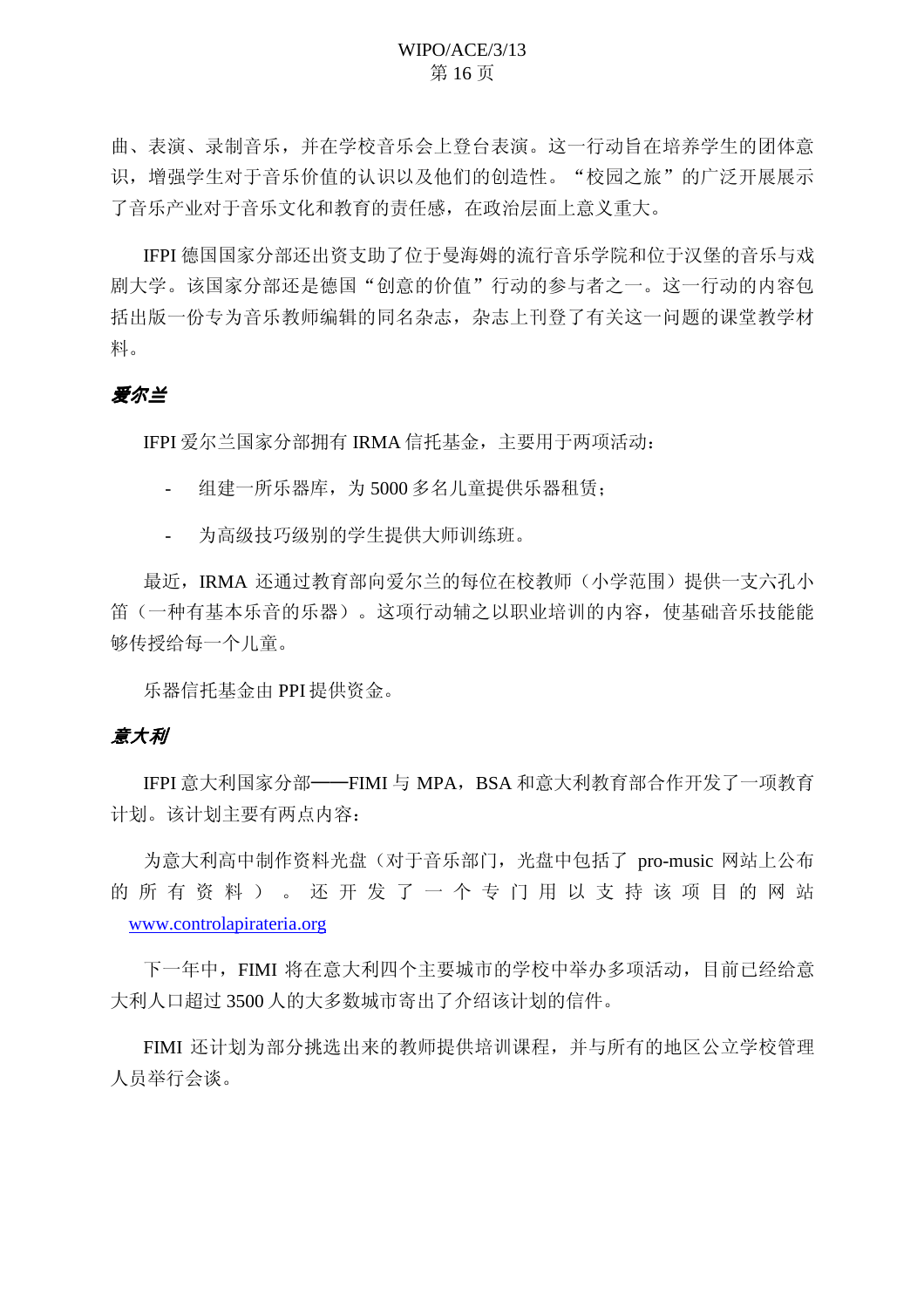# 波兰

IFPI 波兰国家分部——ZPAV 隶属于反盗版联盟\*, 与 BSA (商业软件联盟)、 FOTA MPA 波兰分部)以及作者协会 ZAiKS 共同发起了一项教育行动, 旨在提高 13 至 15 岁学生的知识产权意识。该行动得到了文化部和国家教育部的支持。

在这项行动的准备阶段, 对波兰六个地区的 1200 名初中二年级和三年级学生中进 行了一项问卷调杳。根据调查结果, 制作了一部 30 分钟长的教育片, 展示了开发计算 机软件、制作音乐和电影的复杂过程。

波兰 Techland 公司的代表展示了计算机游戏是如何开发的; 流行音乐组合 SISTARS 解释其音乐作品是如何制作的; 演员兼导演 Olaf Lubaszenko 解释电影的制作 过程。这部教育影片由年轻的明星演员 Bartosz Obuchowicz 和一名来自波兰最大城市 之一的13 岁学生进行解说。

由于教育部的支持, 这部教育片将和其他教师辅助性资料一起, 作为所有波兰初中 教程的内容加以推广。

\* 反盗版联盟成立于 1998 年, 目的在于联合起来打击知识产权侵权行为。该联盟 联合了:

音乐产业界的代表—— 波兰录音制品产业协会 (ZPAV),

- 计算机软件操作制作者——商业软件联盟(BSA),
- 电影工业界的代表 ——音像制品保护基金 (FOTA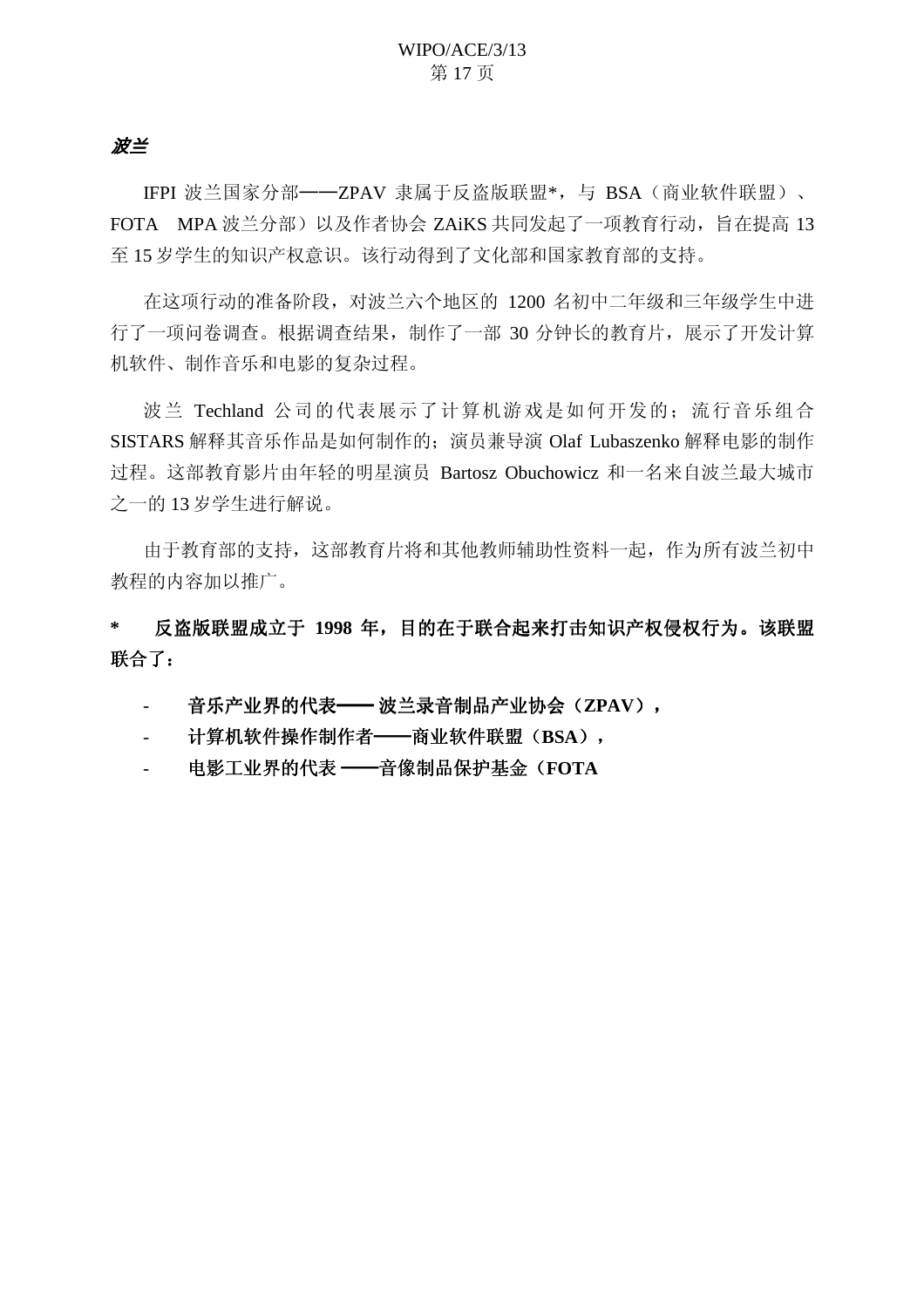## WIPO/ACE/3/13 第18页

# 版权概述以及常见问题解答

#### 何为版权?

- 版权保护的是思想的表达——让人们能从其创作的作品中获益,无论创作的 是绘画、书籍、音乐还是照片。
- 拥有版权意味着有可能靠创作音乐、文学作品、电影和其他无形产品为生。

版权及其他知识产权, 与所有其他形式的财产, 如房子、汽车或书籍一样, 归创作 者所有。

#### 音乐和版权

- 版权应用于作品和录音制品已有数十年时间, 并不断随着科技的发展而变化, 从 印刷机到磁带到光盘,再到电子文件和互联网。
- •当人们创作出一首音乐作品,同时也产生了权利,创作者有权决定如何使用并传 播其音乐作品。
- 未经权利人许可, 不得翻录其电影大片并在跳蚤市场进行兜售, 不得将软件从一 台计算机另一台计算机,不得在广告中贴用照片,也不得公开播放音 乐作品。

#### 数字世界的版权

- 版权授予从事音乐创作的人们(艺术家、作曲家、出版商以及制片商)以广 泛的权利, 包括复制、传播、表演以及互联网传播其音乐作品在内等各项权 利。
- 各国在此方面的规定略有不同, 一些国家允许真正属于"私人性质的" 有限 的复制和表演。
- 但是, "上传"音乐作品(即在互联网上复制和传播音乐文件), 如果未经 权利人许可则属于版权侵权行为。这不属于"私人性质的"复制行为,因为 互联网上其他用户能够即时获取上传的资料。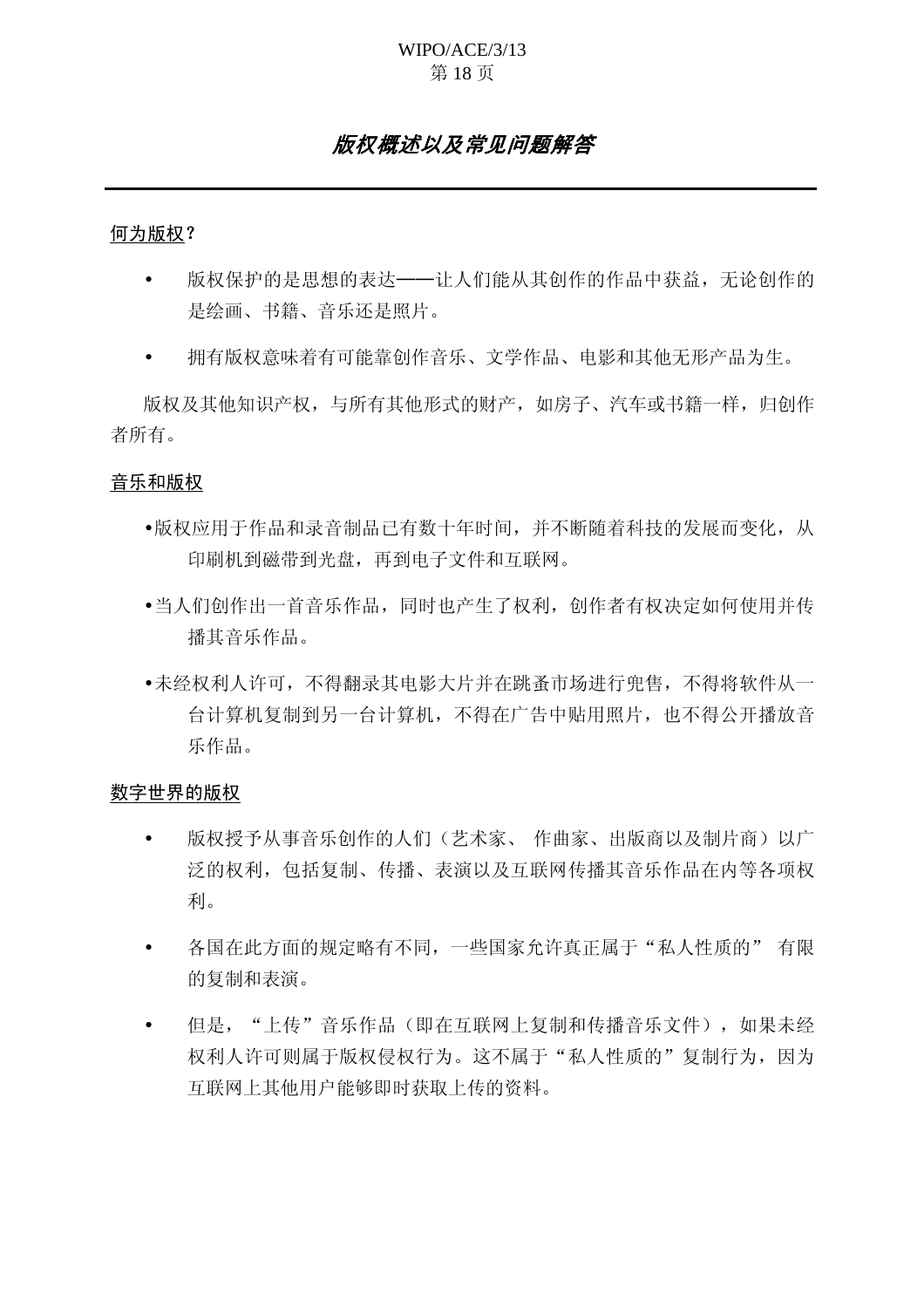#### 版权常见问题解答

## 1 谁真正拥有音乐作品的版权?

词曲作者和/或其出版商拥有版权: 表演音乐作品的艺术家对其表演拥有权利: 录 音制品公司对其录音制品拥有权利。

## 2 我如何知道具体音乐作品是否有版权?

所有的音乐作品和录音制品都有版权,而且自创作或出版(视情况而定)之日起亦 受"相关权"的保护。在欧洲,作者和音乐出版商享有版权的期限是作者死后 70 年, 表演者和发行商享有保护的时限是录音制品首次向公众传播后50年。

## 3 我如何知道我所做的是否非法?

根据 150 多个国家的版权(或相关权)规定,未经所有相关的权利人的许可,对受 保护的作品或录音制品进行复制、改编、翻译、表演或广播, 或者将其放在互联网 上,都是非法的,除非本国版权法有具体的例外规定。

# 4 如果我复制并传播音乐作品, 即便我并不以此营利, 是否非法?

你是否以营利为目的进行复制可能会对所面临的处罚产生影响, 但是并不以此来判 定你是否侵犯了版权。

## 5 为私人使用的目的进行复制是否非法?

一些国家的法律对权利人控制复制的权利规定了有限的例外情况,从而允许个人为 私人使用的目的进行复制。但是,如果你在互联网上公开或散播受版权保护的复制 品, 传播复制品, 或(按大多数国家的规定)从非法来源进行复制, 这些例外情况不 适用。

## 6 如果我购买了一张合法音乐光盘, 我能否任意处置其录有的音乐?

购买合法光盘, 即表明付费获得了这张物理碟片的拥有权, 以及任意反复私人播放 它的权利。你*并没有*购买到复制或以光盘形式或通过互联网传播复制品的权利。

## 7 我违法了,那又怎样——别人能拿我怎么样?

人们不断在互联网上传播音乐作品而违反了版权法时, 实际上已经构成版权盗窃行 为,并将面临版权权利人提起诉讼的风险。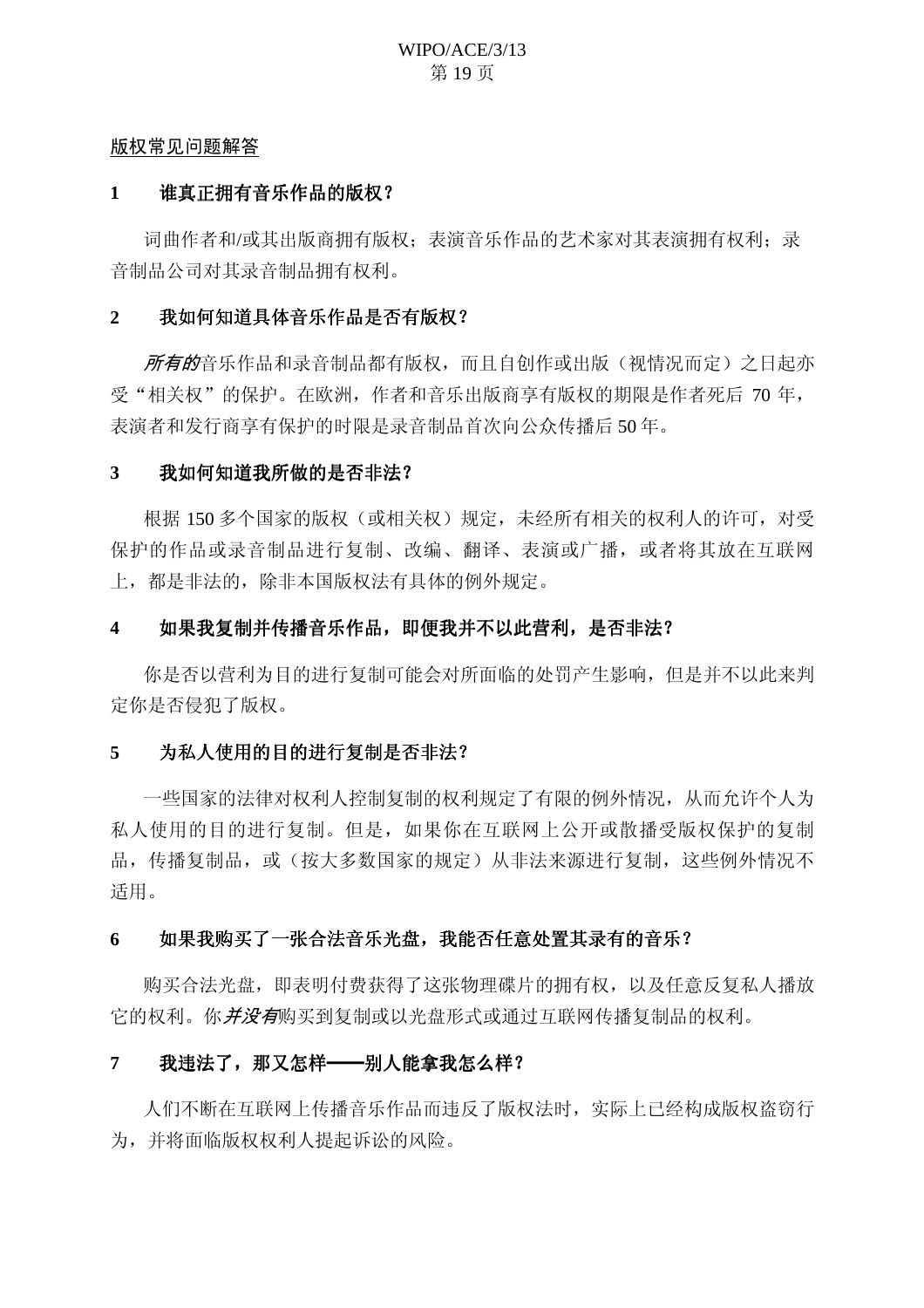# WIPO/ACE/3/13 第20页

# 8 所有音乐作品是否都受版权保护,包括那些可能在商业上不再有利用价值的作  $H<sub>1</sub>$

总的来说,是的。一些老录音制品也许已经流入公有领域,但互联网上出现的大量 录音制品其实仍受版权保护。

### 9 如果我只是想要下载几首歌来确认是否值得购买那张录音制品呢?

如果权利人允许这么做, 就不构成违法。一些合法网站允许个人试听某些歌曲的片 断, 或者通过其服务提供有限下载歌曲样本作为"试用"音乐。

# 10 如果互联网上的资料标有"24 小时内删除"、"为检测目的"或类似不承担责任 的声明字样,我能否进行下载?

不能。这些声明除非有权利人的授权,否则是无效的。法律仅考虑所发生的事实一 一那就是未经授权对他人音乐作品的传播和复制。

#### 11 我上传多少音乐作品是否有影响?

无论你上传一首或一千首受版权保护的音乐作品, 你的行为都可能是违法的。

#### 12 是否所有的文件共享都非法?

未经授权的点对点"文件共享"属于侵犯版权的行为。绝大部分点对点文件共享 都未经授权,因为并未取得版权人的许可,因此是非法的。

#### 13 如果我从我所在国以外的不同国家的网站下载音乐,应适用哪一国的法律?

这类互联网行为一般涉及在两个国家内进行复制、传输或传播,因此两国法律都 可适用。

#### 欲了解更多信息, 请登陆[www.pro-music.org](http://www.pro-music.org/)或联系 IFPI

⬉䆱˖**+44 0 20 7878 7935**

⬉䚂˖**[press-office@ifpi.org](mailto:press-office@ifpi.org)**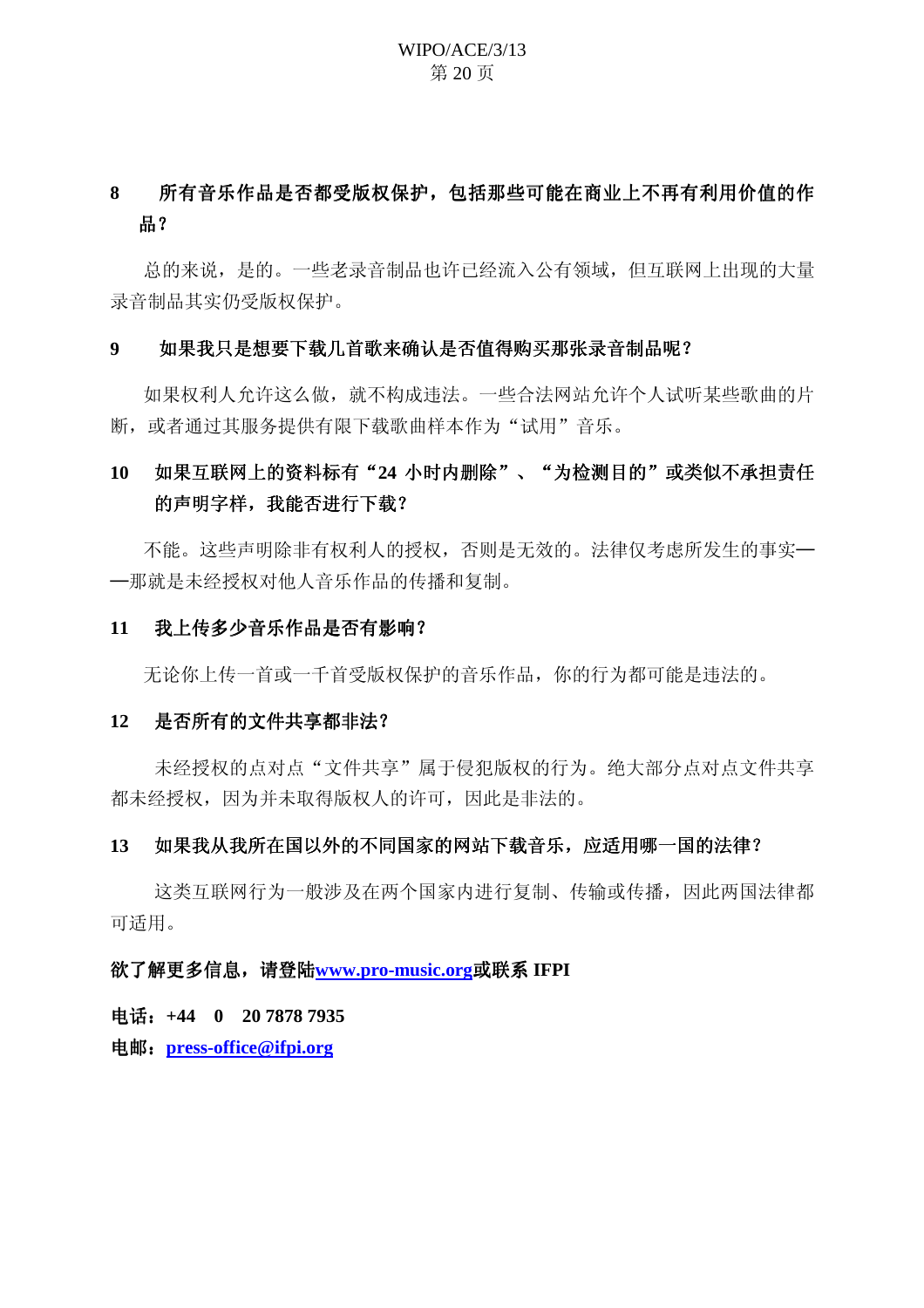## WIPO/ACE/3/13 第21页

# 合法数字音乐市场初见规模

# 可提供的音乐

- 一些在线音乐服务提供的至少有**两百万首音乐作品或 165000 张专辑**
- 欧洲任何一个音乐服务网站上都至少提供 500000 首音乐作品。

#### 网 站

- 欧洲有超过 190 个在线音乐网站, 全球范围内的这类网站则超过 325 个。跨 产业网站 [www.pro-music.org](http://www.pro-music.org/) 目前收录了全球提供合法在线服务的网站综合名 录。
- 欧洲有23个国家提供合法下载服务。
- 欧洲有18 家网站的服务进入两个或两个以上的市场。
- 与全欧洲范围的大牌公司一样,大量专业化服务,也相继出现,例如独立标 签内容。
- 大牌公司的广泛分布以及独立的服务, 使各项服务项目在欧洲不断扩展。 OD2 的拥有者 Loudeye 向 20 多个国家推动了一系列的服务, iTunes 在欧洲 17 个市场占有一席之地
- **iTunes** 在 2006年 2 月 23 日**售出了其第十亿支歌曲**

## 合法音乐下载迎头赶上

在美国和英国, 使用合法在线音乐服务的人数目前已经赶上使用 p2p 服务的人数, 在其他市场里, 合法用户的人数也在迅速上升

- 在美国, 由互联网调查机构"皮尤网络"和"美国生活" (2005年11月2日 发布)最近进行的一项民意调查显示,青少年原先是 p2p 最主流的用户, 如今 使用合法服务的人数已经和使用 p2p 的人数相当(两项用户人数中, 青少年都 占了 30%)。原先皮尤网络和 p2p 服务中, 青少年用户人数的比率是 3 1, 这表明了合法服务的主要讲展。
- 在英国, 10%的人口频繁使用 p2p, 而使用合法服务的只有 7% Jupiter 互联网 调研公司, 2004年12月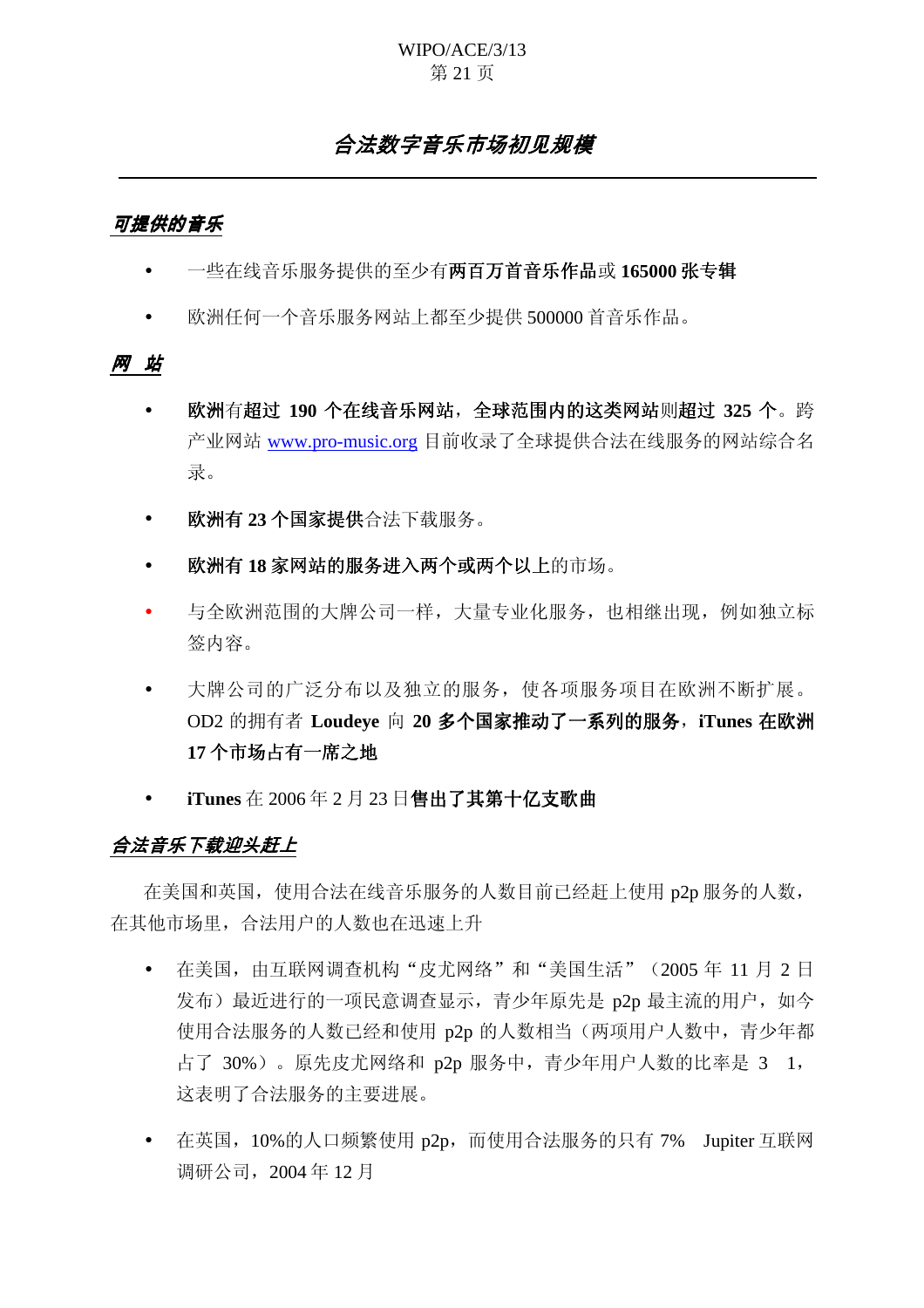## WIPO/ACE/3/13 第22页

同时, 美国和英国以外, P2P 用户仍然远多于合法服务用户, 不过合法用户数量仍 在平稳地上升:

- 欧洲: 51%的数字音乐用户使用 P2P, 只有 29%使用合法服务 (Indicare,  $2005 \n *42 月 o o 1 o o 1 o o 1 o o 1 o o 1 o o 1 o o 1 o o 1 o o 1 o* <$
- 德国: 85%下载用户使用 P2P, 只有 51%使用合法服务 (GfK, 2005 年 1 月)。
- 加拿大: 22%下载用户使用 P2P, 只有 12%使用合法服务 (Pollara, 2005年1 月)。

但是, 由合法来源的实际下载量与未经授权的来源相比仍然十分低。以加拿大为 例,研究表明,每一次合法下载,即有14次非法下载。

# 销售量

- 在美国、英国、德国和法国, 单曲下载量从 2004 年整年的一亿五千七百万首 上升到了2005年上半年的一亿八千万首。这与2004年上半年五千七百万首的 下载量相比多了三倍以上
- 在美国, 截至 2005年10月, 数字专辑销售量已达到一千零九十万张, 比 2004 年增长了 226%。单曲下载也售出了两亿五千一百三十万首, 增长了 160.3% 数字专辑在所有种类专辑(CD 光盘、MC、数字和其他种类)销量中的比例从 夫年的 0.7% 上升到了今年的 2.6%
- 在英国, 2005年前九个月中单曲下载量达到一千六百九十万首, 2004年同时 期的下载量为两百七十万首(BPI
- 截至2005年9月, 全球加入合法在线服务的达到了两百四十万次, 多于 IFPI 在1月份的"数字音乐报告"中预测的一百五十万次。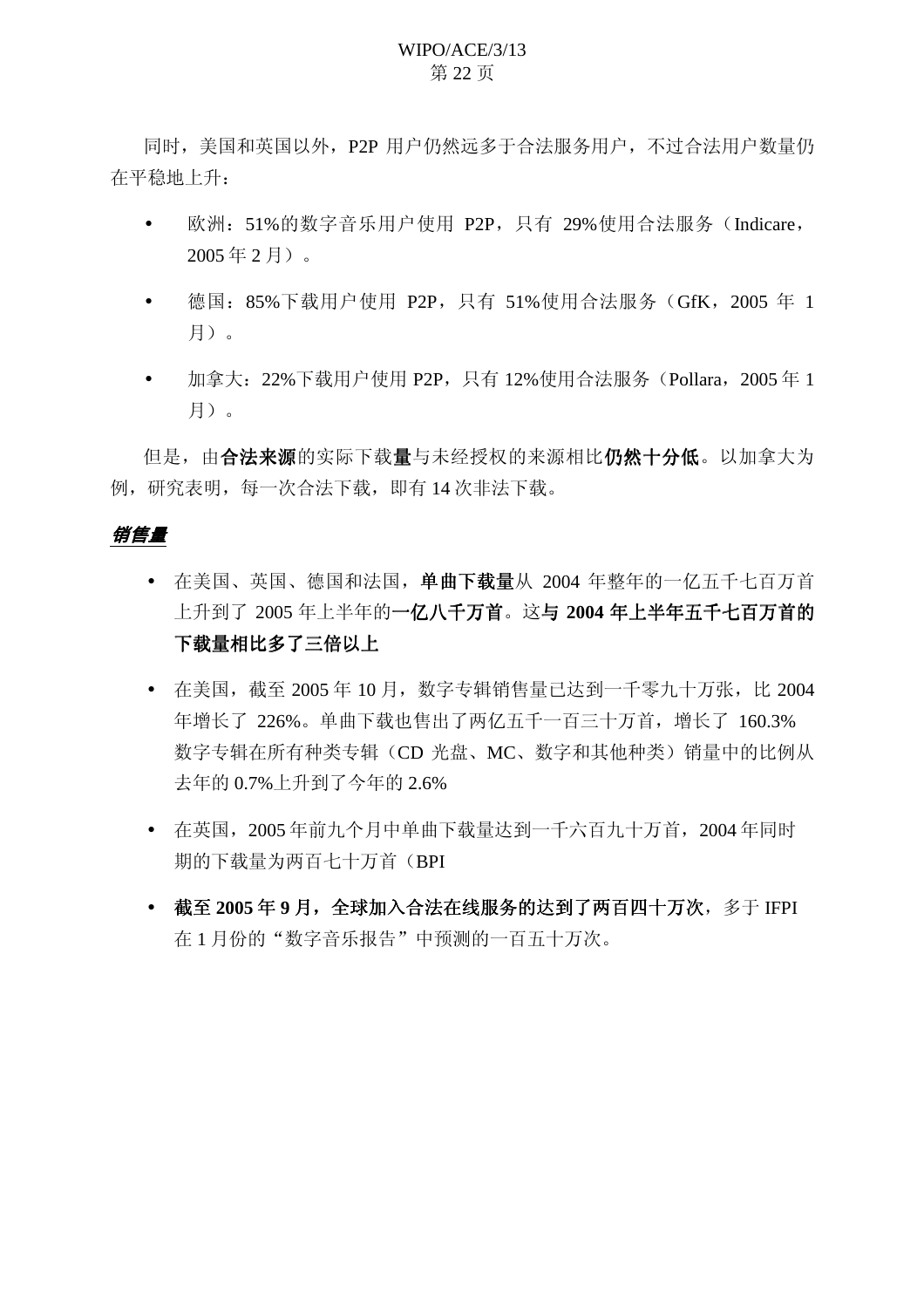# *P2P 存在的风险*

消费者已经发现, 使用 p2p 网络可能导致的非法后果并不是进行非法文件共享所面 临的唯一风险。

- 世界上最常使用的 p2p 网络之一,Kazaa,被称作 StopBadware.org 网站指南的 主要侵权者。该集团总部设在哈佛大学和牛津大学, 它认为, 美国超过五千九 百万台个人电脑上安装的软件都影响到了计算机的正常运转(2006年3月)。
- Kazaa也曾被国际计算机协会列为排名第一的间谍程序 (2004年11月)。间谍 程序(小型的应用软件,能够在一台计算机上进行自动安装,然后将信息反馈 回互联网上某处)可以在用户不知情的情况下与其他文件下载到计算机中。
- TruSecure 的调查显示, 2004 年 8 月, 在对 4478 个文件进行检测之后发现, 通 过 Kazaa 下载的可执行文件中有 45%含有类似病毒和特络伊木马程序的恶意代 码。
- 互联网保安公司 Websense 认为, 通过 Kazaa 下载的可执行文件中近半数含有 恶意代码 (2004年12月)。
- 许多用户发现他们下载到错误的文件,因为文件名和文件说明可能误导了他 们,消费者也因此没有获得正确的资料。
- Paedophils 使用 p2p 方式来传播色情材料, 并用以与儿童接触。
- p2p 网络蠕虫程序使用网络进行传播。传播最为广泛的是 Kazaa P2P 网络蠕 虫。它们通常存在于 Kazaa 用户共享文件夹中, 并用一个吸引人的文件名讲行 自我复制,比如流行歌曲的歌名。有时候,这类蠕虫病毒会以其自我复制的文 件替代真正的声音文件,并在这类文件后加上可执行扩展名或者双扩展名。
- 这类病毒和蠕虫程序会导致私人文件在互联网上被他人无意共享的风险。

 $\blacksquare$ 

需了解更多信息, 请联系 IFPI 秘书处 (地址: 54 Regent Street, London W1B 5RE, United Kingdom; 电话: +44 (0)20 7878 7900; 传真: +44 (0)20 7878 7950; 电邮: info@ifpi.org; 网站: www.ifpi.org